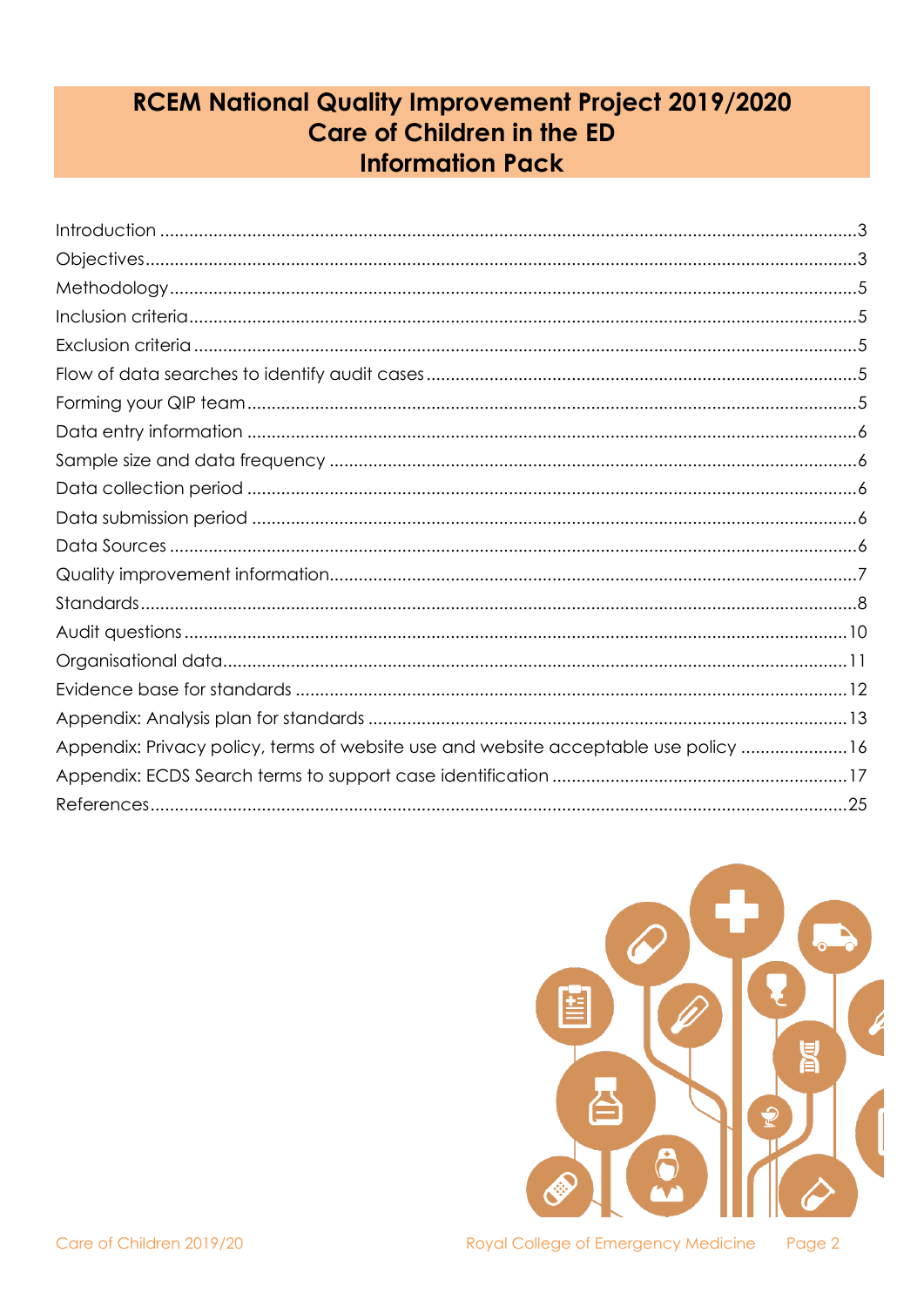### <span id="page-1-0"></span>**Introduction**

Emergency Departments play an important role in safeguarding infants, children and adolescents. The ED may potentially be the first time a child at risk of abuse, neglect or other safeguarding issues comes into contact with services. Care of Children is a new National Quality Improvement Project (QIP) topic introduced in 2019/20 to help EDs measure and improve their safeguarding of young people.

Whilst there are many potential safeguarding areas, this QIP focusses on three key areas for Emergency Departments; injuries in non-mobile infants aged 12 months and under, patients under 18 who abscond or leave the ED without being seen, and appropriate assessment of psychosocial risk in 12-17 year olds.

The QIP will also look at organisational policies in place to safeguard children and adolescents; including when to review patients who abscond or leave the ED without being seen, identification of frequent attenders, and identification of children at high risk of potential safeguarding.

The standards in this QIP are part of a larger set of standards developed by the Royal College of Paediatrics and Child Health (RCPCH): Facing the Future - [standards for children and young](https://www.rcpch.ac.uk/resources/facing-future-standards-paediatric-care)  [people in emergency care](https://www.rcpch.ac.uk/resources/facing-future-standards-paediatric-care) settings.

### <span id="page-1-1"></span>**Objectives**

The objectives of the national QIP are:

- To identify current performance in EDs against clinical standards and show the results in comparison with performance nationally and in the ED's country in order to facilitate quality improvement.
- To empower and encourage EDs to run quality improvement (QI) initiatives based on the data collected and assess the impact of the QI initiative on their weekly performance data.

### **Further information about the RCPCH Facing the Future standards**

The landscape of urgent and emergency care provision for children has changed significantly in recent years and continues to evolve at pace, albeit with much complexity and variation across the UK. The Facing the Future standards aim to ensure that urgent and emergency care is fully integrated to ensure children are seen by the right people, at the right place and in the right setting.

In total, there are 70 RCPCH standards, covering:

- an integrated urgent and emergency care system
- environment in emergency care settings
- workforce and training
- management of the sick or injured child
- safeguarding in emergency care settings
- mental health
- children with complex medical needs
- major incidents involving children and young people
- safe transfers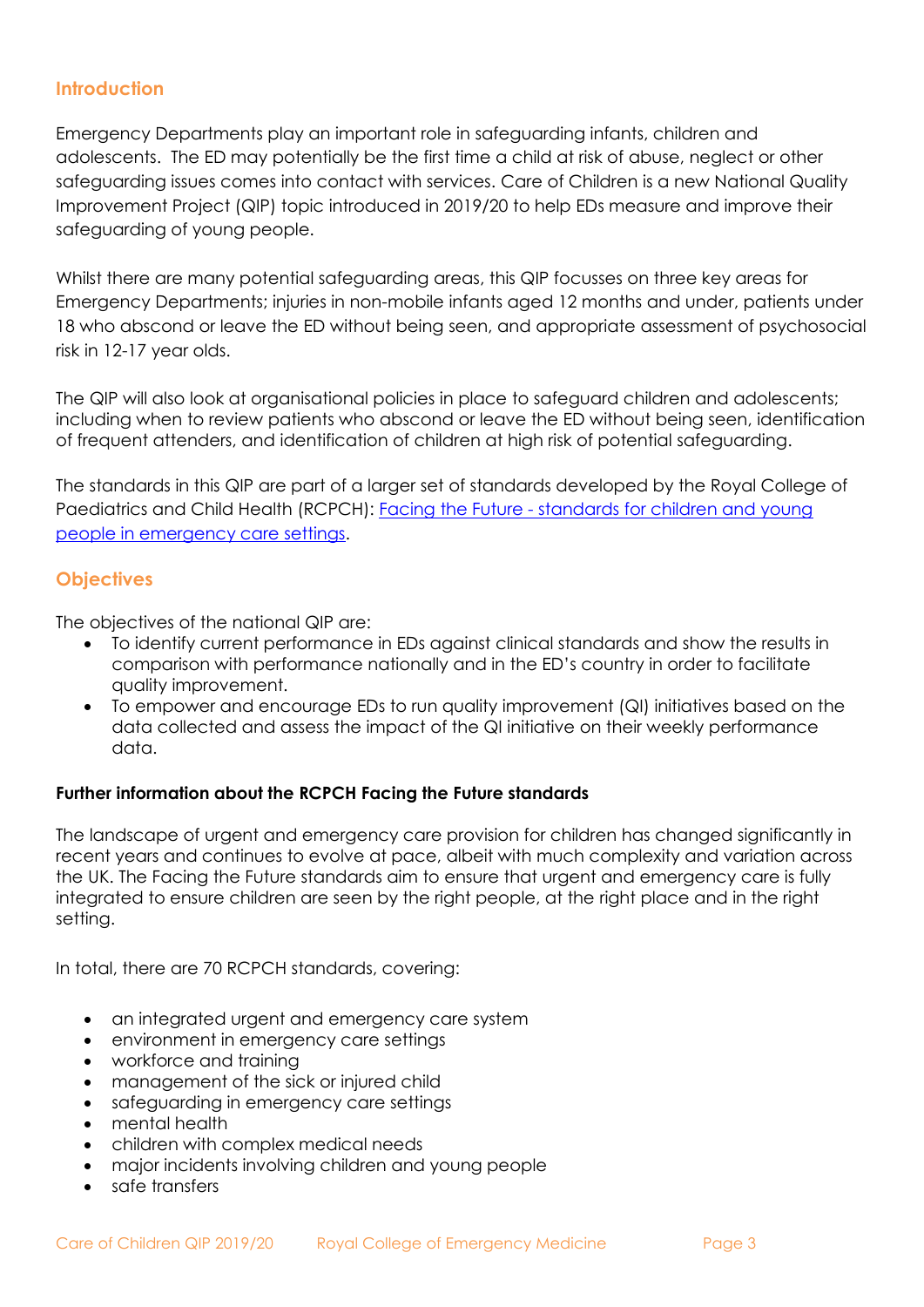- death of a child
- information system and data analysis
- research for paediatric emergency care.

### **RCPCH Facing the Future audit toolkit**

The RCPCH have developed an **audit toolkit** which is **unrelated** to this QIP. The RCPCH audit toolkit allows you to monitor your progress in implementing the Facing the Future standards.

This self-reported audit toolkit should be used by service leads to evaluate how well their children's emergency service aligns with the guidance provided by the standards. The toolkit was piloted by RCPCH in August 2018 across the UK and has been refined to support quality improvement and service development. RCPCH recommend that the audit be completed by the multidisciplinary emergency care team as a tool for quality improvement. For submission, help and support please contact the RCPCH Health Policy team: **[health.policy@rcpch.ac.uk](mailto:health.policy@rcpch.ac.uk)**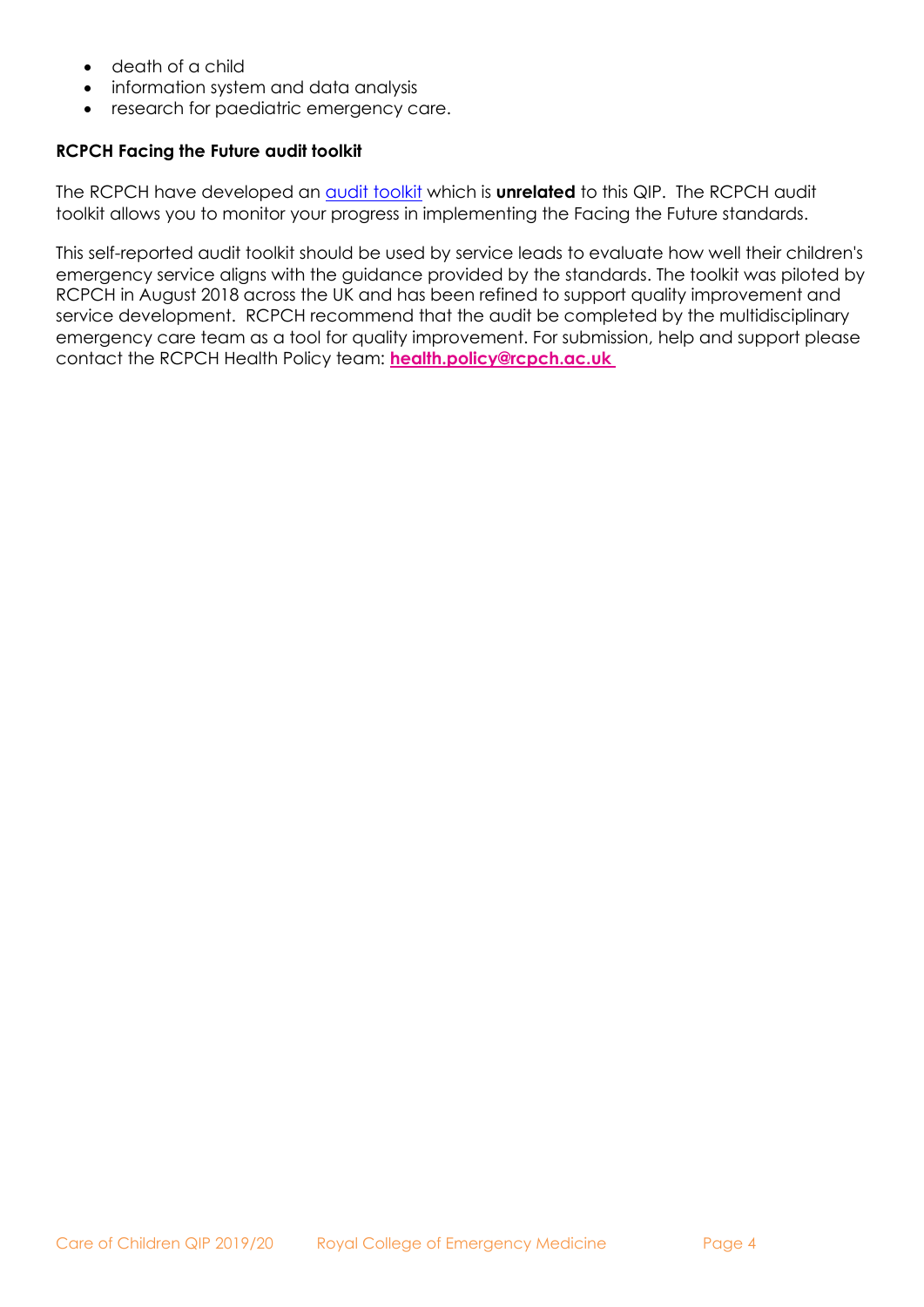# <span id="page-3-0"></span>**Methodology**

### <span id="page-3-1"></span>**Inclusion criteria**

Patients must meet the following criteria for inclusion:

- Presenting to a type 1 ED
- Children aged 17 years old and under

### Sub-samples:

Standards in this QIP look at patients in these sub-sample groups. RCEM recommendeds following the sampling guidance for patients in these sub-sample groups to .

- STANDARD 1: Children aged 12 months and under **AND** presenting with an injury of any severity (e.g. fracture, bruising, burns or triaged as an injury)
- STANDARD 2: Children aged 17 years old or under **AND** who left without being seen (this does not include triage)
- STANDARD 3: Children aged 12-17 years (any presentation)

### <span id="page-3-2"></span>**Exclusion criteria**

Do not include patients:

• Patients aged 18 years or older

For further information about using ECDS or your ED's electronic patient record to identify relevant cases, and to extract data from your system, please see the appendix.

### <span id="page-3-3"></span>**Flow of data searches to identify audit cases**

Using codes in the appendix first identify all patients attending your ED between the relevant dates, then by age at time of attendance, then through the other relevant criteria.

If your ED is reliably using the Emergency Care Data Set (ECDS), then your IT department should be able to a) pull off a list of eligible cases for you, and b) extract some or all of the data you need to enter. Please see appendix 1 and 2 for the list of codes they will need to identify eligible cases or extract the data.

### <span id="page-3-4"></span>**Forming your QIP team**

RCEM recommends forming a multidisciplinary QI team; including consultants, trainees, nursing, pharmacy, SAS, triage and others as needed for the topic and to suit your local set up.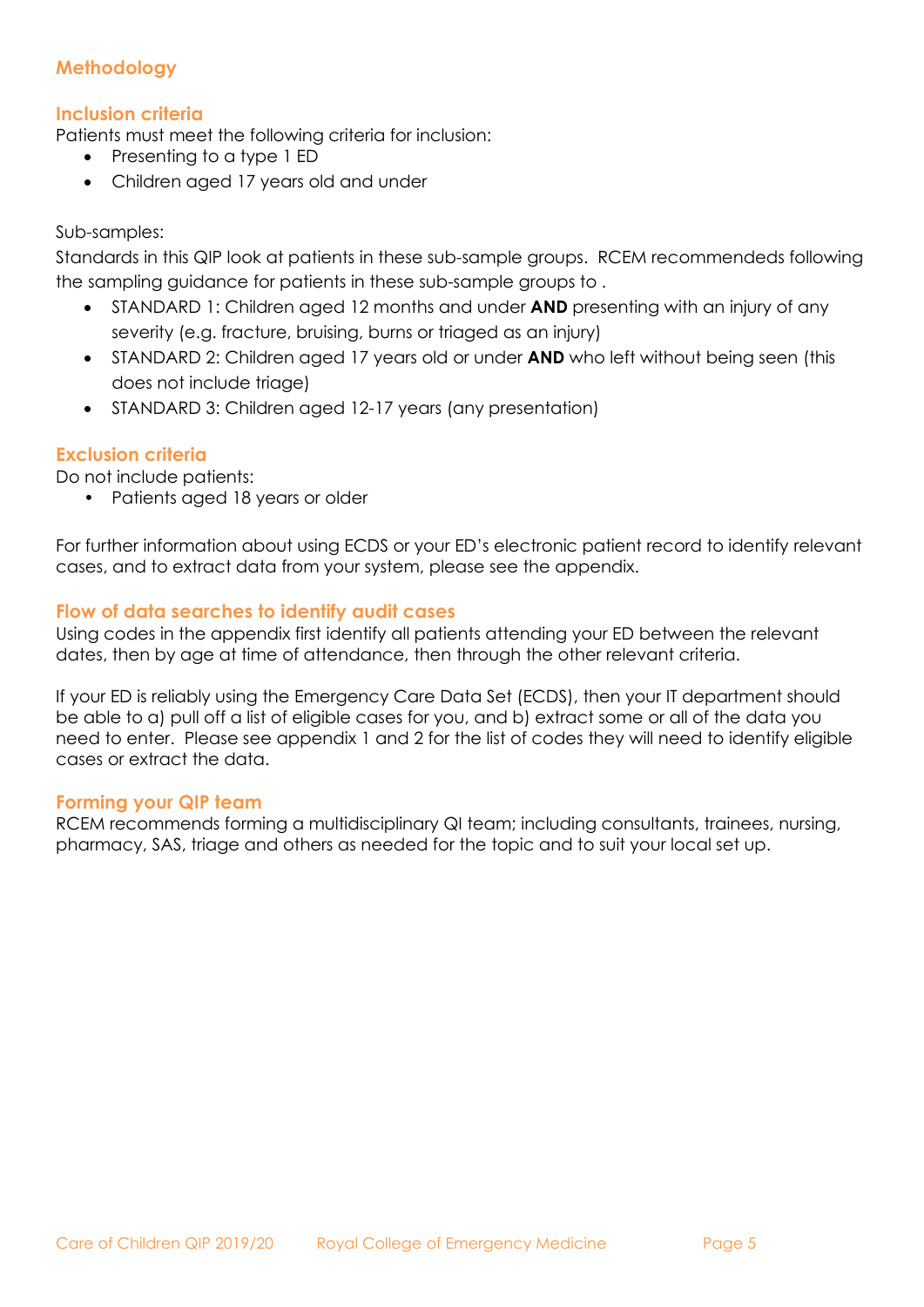### <span id="page-4-0"></span>**Data entry information**

#### <span id="page-4-1"></span>**Sample size and data frequency**

The RCEM clinical audits have had a major upgrade, providing you with a range of new features and quality improvement tools. These include a live data dashboard, tracking how your data changes weekly on run charts, and the ability to have your own PDSA cycles added to your charts.

**Recommended**: To maximise the benefit of the new run charts and features RCEM recommends entering **5 cases per subsample per week** for patients attending between 1 August – 31 January. This will allow you to see your ED's performance on key measures changing week by week and ensure you get the full benefit of the charts such as your mean performance, upper and lower control limits and trend analysis. Please note that if the system does not have enough weekly data points it will not be able to give a mean performance for your ED as the data will not be robust enough.

**Alternative**: If your ED will find weekly data entry too difficult to manage you may wish to enter data monthly instead, although you should still ensure that the patient records you sample include patients attending each week within that month. The system will ask you for each patient's arrival date and automatically split your data into weekly arrivals, so you can get the benefit of seeing weekly variation if you spread the cases across the month.

| <b>Expected patient</b><br>numbers | <b>Recommended sample size</b>    | <b>Recommended data entry</b><br>frequency |
|------------------------------------|-----------------------------------|--------------------------------------------|
| <5 a week                          | All patients in each<br>subsample | Weekly                                     |
| >5 a week                          | 5 patients from each<br>subsample | Weekly                                     |

#### <span id="page-4-2"></span>**Data collection period**

Data should be collected on patients attending from 1 August 2019 – 31 January 2020.

RCEM strongly recommends minimising missing data in your final report by ensuring that you submit patient data for as many weeks during the data collection period as possible. This data does not been to be submitted at the same time, but you will find your SPC charts much more useful if you have data that covers as many weeks as possible between 1 August 2019 – 31 January 2020.

#### <span id="page-4-3"></span>**Data submission period**

Data can be submitted online at the link below from 26 August 2019 – 14 February 2020. You can find the link to log into the data entry site at www.rcem.ac.uk/audits

#### <span id="page-4-4"></span>**Data Sources**

ED patient records including nursing notes (paper, electronic or both).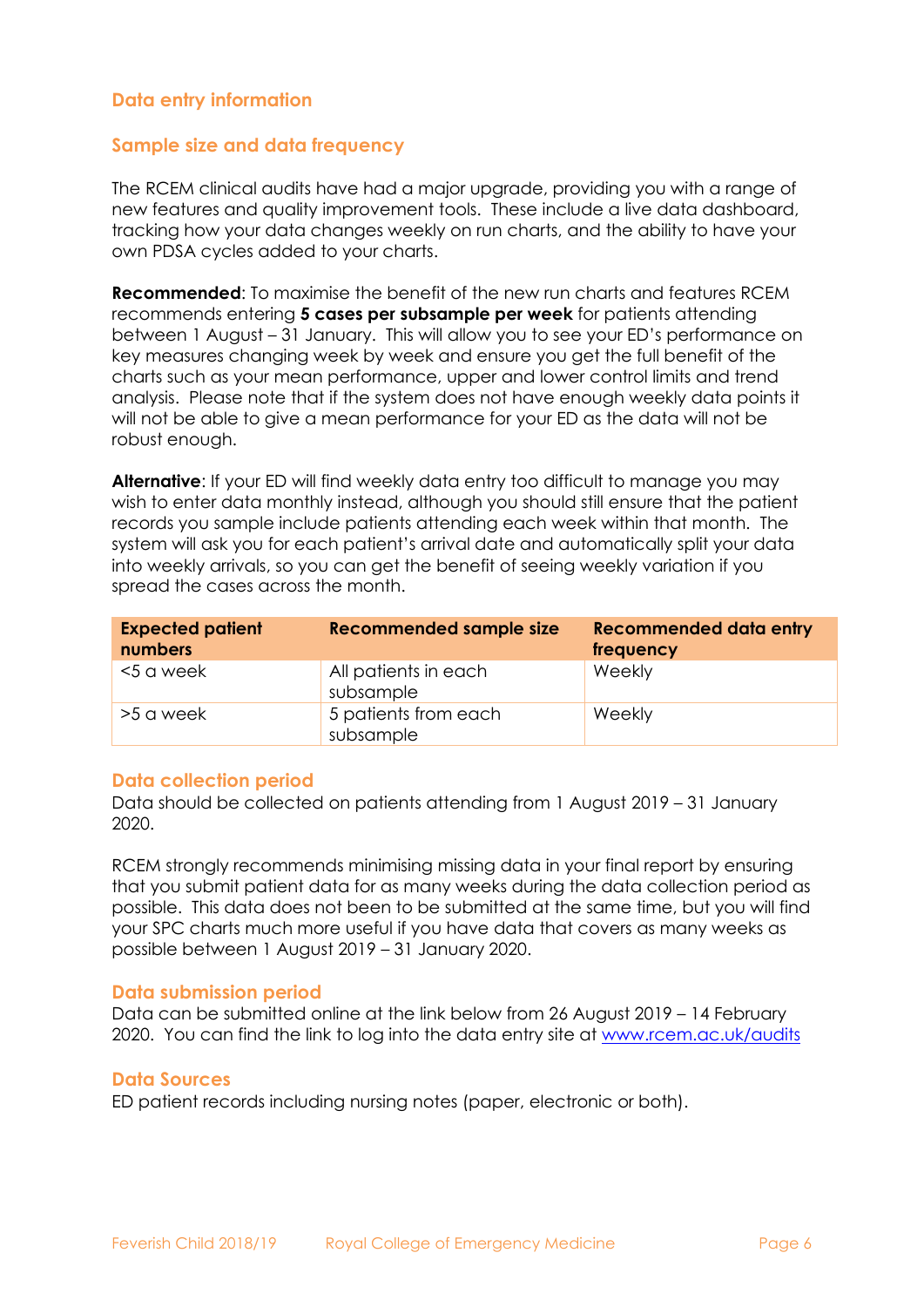### <span id="page-5-0"></span>**Quality improvement information**

The purpose of clinical audit is to quality assure and quality improve your service where it is not meeting standards. The new RCEM system allows your team to record details of quality improvement projects (QIP) and see on your dashboard how each initiative affects your data on key measures.

We encourage you to use this new feature to try out QIPs in your department. If you are new to QIPs, we recommend you follow a Plan Do Study Act (PDSA) methodology. The *Institute for Healthcare Improvement* (IHI) provides a useful worksheet which will help you to think about the changes you want to make and how to implement them.



#### **The model for improvement, IHI**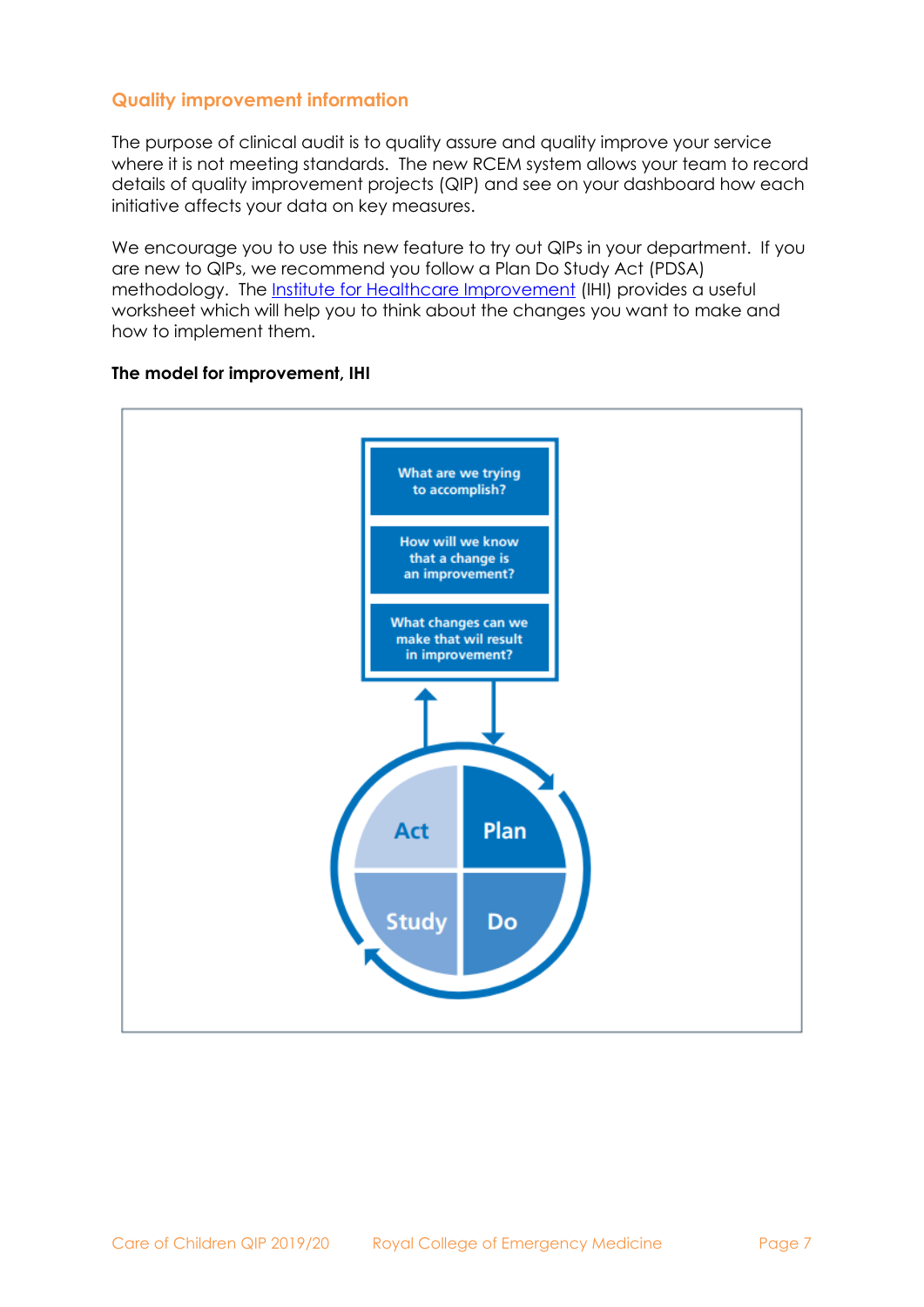# <span id="page-6-0"></span>**Standards**

| <b>STANDARD</b> |                                                                                                                                                                                                                                                           | <b>GRADE</b> |
|-----------------|-----------------------------------------------------------------------------------------------------------------------------------------------------------------------------------------------------------------------------------------------------------|--------------|
| $\mathbf{L}$    | Infants at high risk of potential safeguarding presentations* are<br>reviewed by a senior (ST4+) clinician whilst in the ED.<br>*For the purpose of this project we are focussing on children aged 12<br>months and under presenting with an injury only. |              |
|                 | 2. A review of the notes is undertaken by a senior clinician when an<br>infant, child or adolescent leaves or is removed from the department<br>without being seen.                                                                                       | F            |
|                 | 3. Older child and adolescent psychosocial risk is assessed using a<br>national or locally developed risk assessment tool suitable for use with<br>children or adolescents (e.g. headss/heeadsss or similar)                                              | A            |

| <b>ORGANISATIONAL STANDARD</b>                                                                                                                                                                                        | <b>GRADE</b> |
|-----------------------------------------------------------------------------------------------------------------------------------------------------------------------------------------------------------------------|--------------|
| 4. Policies are in place to review cases where an infant, child or<br>adolescent either leaves or absconds from a department<br>unexpectedly prior to discharge, or when they do not attend for<br>planned follow up. |              |
| 5. Systems are in place to identify children and young people who<br>attend frequently                                                                                                                                | F            |
| 6. Policies are in place to identify and review children at high risk of<br>potential safeguarding                                                                                                                    | F            |

### **Definitions**

| <b>Standard</b>                                                     | <b>Definition</b>                                                                                                                                                                                                                                                                                                       |
|---------------------------------------------------------------------|-------------------------------------------------------------------------------------------------------------------------------------------------------------------------------------------------------------------------------------------------------------------------------------------------------------------------|
| Standard 1: high risk of<br>potential safeguarding<br>presentations | For the purpose of this project we are focussing on<br>children aged 12 months and under presenting with an<br>injury only. Injury examples can include fractures, bruising,<br>burns or other presentations that are triaged as an injury.                                                                             |
| Standard 1: infants                                                 | Patients aged 12 months and under                                                                                                                                                                                                                                                                                       |
| Standard 1 and 2: senior<br>clinician                               | Tier 4: ST4+, senior clinical fellows, SaS, Consultant<br>Senior Advanced Clinical Practitioner or Emergency Nurse<br>Practitioner                                                                                                                                                                                      |
| Standard 2: infant, child<br>children or adolescent                 | Patients aged 17 years or under                                                                                                                                                                                                                                                                                         |
| Standard 3: older child or<br>adolescent                            | Patients aged 12 years and over (1)                                                                                                                                                                                                                                                                                     |
| Standard 4 and 5: policies                                          | This is about your organisation's local policy. Children who<br>leave before being seen, abscond or DNA ED follow-up all<br>represent medical & Safeguarding risk. There should be<br>agreed local policies to reduce the level of risk – and<br>guide staff who may not be familiar how to manage these<br>situations. |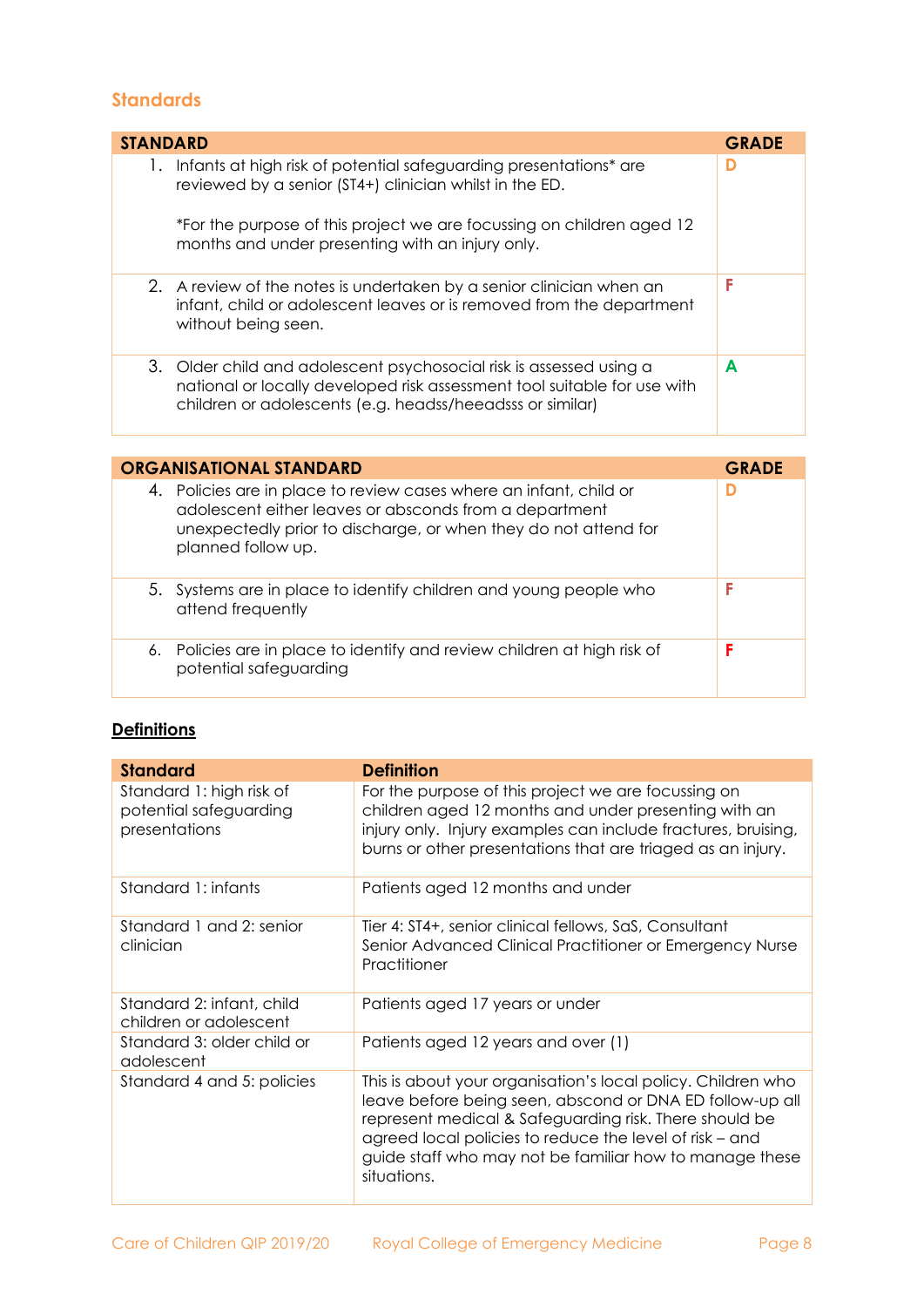| Standard 5: attend frequently | There is no formal definition of "frequently". The thresholds<br>will vary from setting to setting depending on a range of<br>issues.                                                                                                                                         |
|-------------------------------|-------------------------------------------------------------------------------------------------------------------------------------------------------------------------------------------------------------------------------------------------------------------------------|
|                               | The area of concern is that (a) Some children present<br>more frequently because there are underlying social or<br>safeguarding concerns and (b) they may be attending<br>more frequently because underlying issues in chronic<br>illness are not being addressed adequately. |
|                               | It is up to local depts to have set up systems to have<br>attendance counts – and systems in place to review<br>outliers. There is an overlap here with identifying re-<br>attenders. Systems may include flagging on an electronic<br>patient record or other systems.       |

#### **Grade definition**

**F - Fundamental:** need to be applied by all those who work and serve in the healthcare system. Behaviour at all levels and service provision need to be in accordance with at least these fundamental standards. No provider should provide any service that does not comply with these fundamental standards, in relation to which there should be zero tolerance of breaches.

**D - Developmental**: set requirements over and above the fundamental standards.

**A - Aspirational**: setting longer term goals.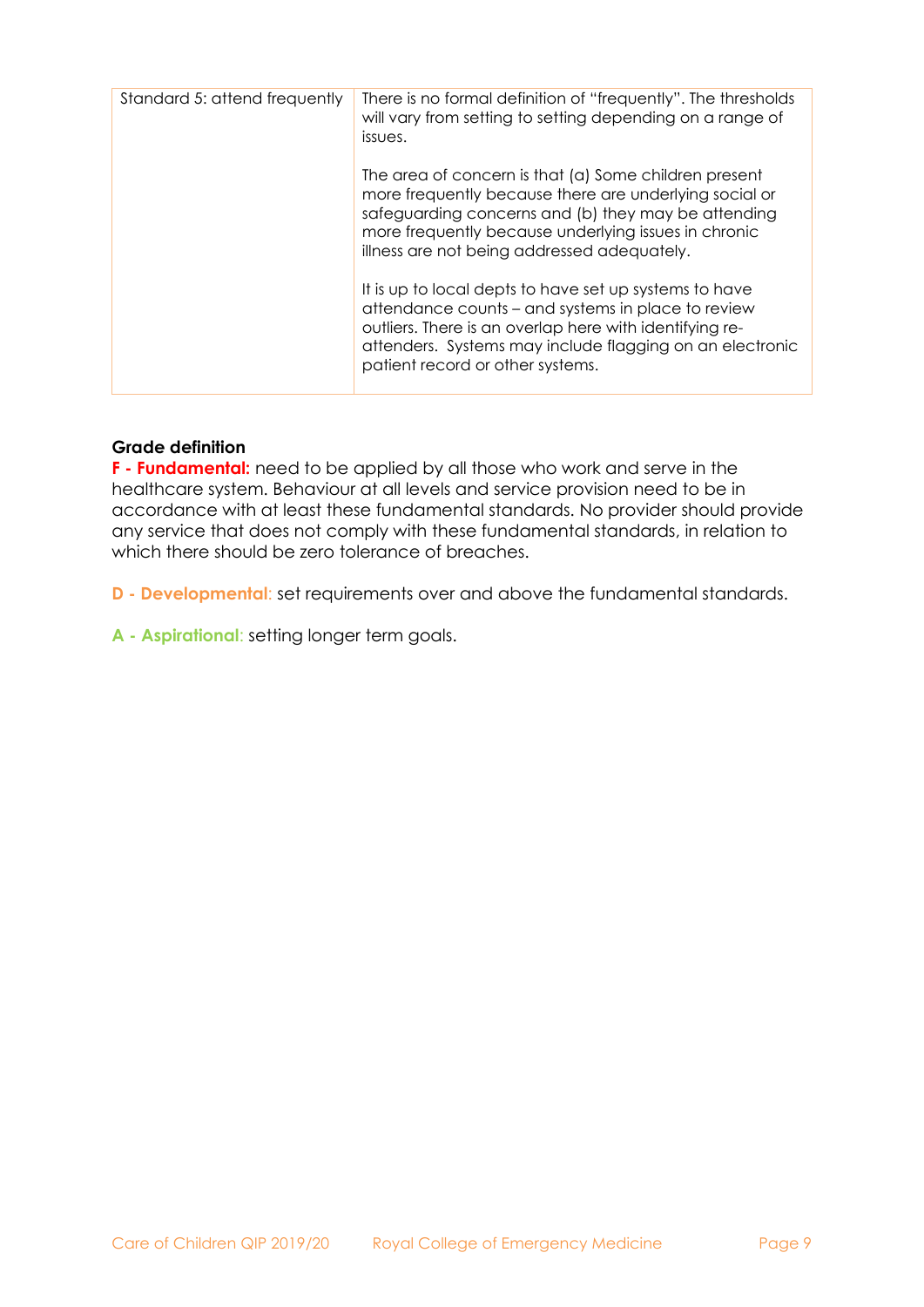# <span id="page-8-0"></span>**Audit questions**

#### **Case mix**

| 1.1 | Reference (do not enter patient<br>identifiable data) |                                                                                                                                   |
|-----|-------------------------------------------------------|-----------------------------------------------------------------------------------------------------------------------------------|
| 1.2 | Date and time of arrival                              | dd/mm/yyyy<br>HH:MM                                                                                                               |
| 1.3 | Patient age                                           | $\bullet$ 0-12 months<br>$\bullet$ 13 months - 5 years<br>$6 - 6 - 11$ years<br>$\bullet$ 12-15 years<br>16-17 years<br>$\bullet$ |
| 1.4 | Patient presentation                                  | Injury<br>$\bullet$<br>Illness<br>Not documented<br>$\bullet$                                                                     |

# **Safeguarding**

| 2.1 | Was the patient identified in the notes as<br>being high risk of potential safeguarding?                                                                                                                                                                  | Yes<br>$\bullet$<br><b>No</b><br>Not documented                                                                                                                                                                                                                                                                                                                                                                                                                                                                                       |
|-----|-----------------------------------------------------------------------------------------------------------------------------------------------------------------------------------------------------------------------------------------------------------|---------------------------------------------------------------------------------------------------------------------------------------------------------------------------------------------------------------------------------------------------------------------------------------------------------------------------------------------------------------------------------------------------------------------------------------------------------------------------------------------------------------------------------------|
| 2.2 | $\rightarrow$ If 1.3 = 12-15 years or 16-17 years<br>Was the patient's psychosocial risk<br>assessed using a national or locally<br>developed risk assessment tool suitable for<br>use with children or adolescents (e.g.<br>headss/heeadsss or similar)? | Yes<br>$\bullet$<br>No (or not documented)<br>$\bullet$                                                                                                                                                                                                                                                                                                                                                                                                                                                                               |
| 2.3 | Grade of most senior ED clinician to<br>actually see and assess the patient in<br>person?                                                                                                                                                                 | Consultant or Associate specialist<br>$\bullet$<br>Staff grade or specialty doctor<br>$\bullet$<br>Senior clinical fellow (registrar or<br>$\bullet$<br>equivalent)<br>$ST4+$<br>$\bullet$<br>Junior clinical fellow (SHO or<br>$\bullet$<br>equivalent)<br>$ST1-3$<br>$\bullet$<br>$FY1-2$<br>$\bullet$<br>Senior Advance Clinical<br>Practitioner or Emergency Nurse<br>Practitioner<br>Other non-medical practitioner<br>$\bullet$<br>(e.g. nurse)<br>Left before being seen (this does<br>not include triage)<br>dd/mm/yyyy HH:MM |
| 2.4 | $\rightarrow$ If 2.3 = Left before being seen<br>Grade of most senior ED clinician to<br>retrospectively review the patient's case<br>following their visit to the ED?                                                                                    | Consultant or Associate specialist<br>$\bullet$<br>Staff grade or specialty doctor<br>$\bullet$<br>Senior clinical fellow (registrar or<br>$\bullet$<br>equivalent)<br>Junior clinical fellow (SHO or<br>$\bullet$<br>equivalent)<br>$ST4+$<br>$ST1-3$<br><b>FY1-2</b>                                                                                                                                                                                                                                                                |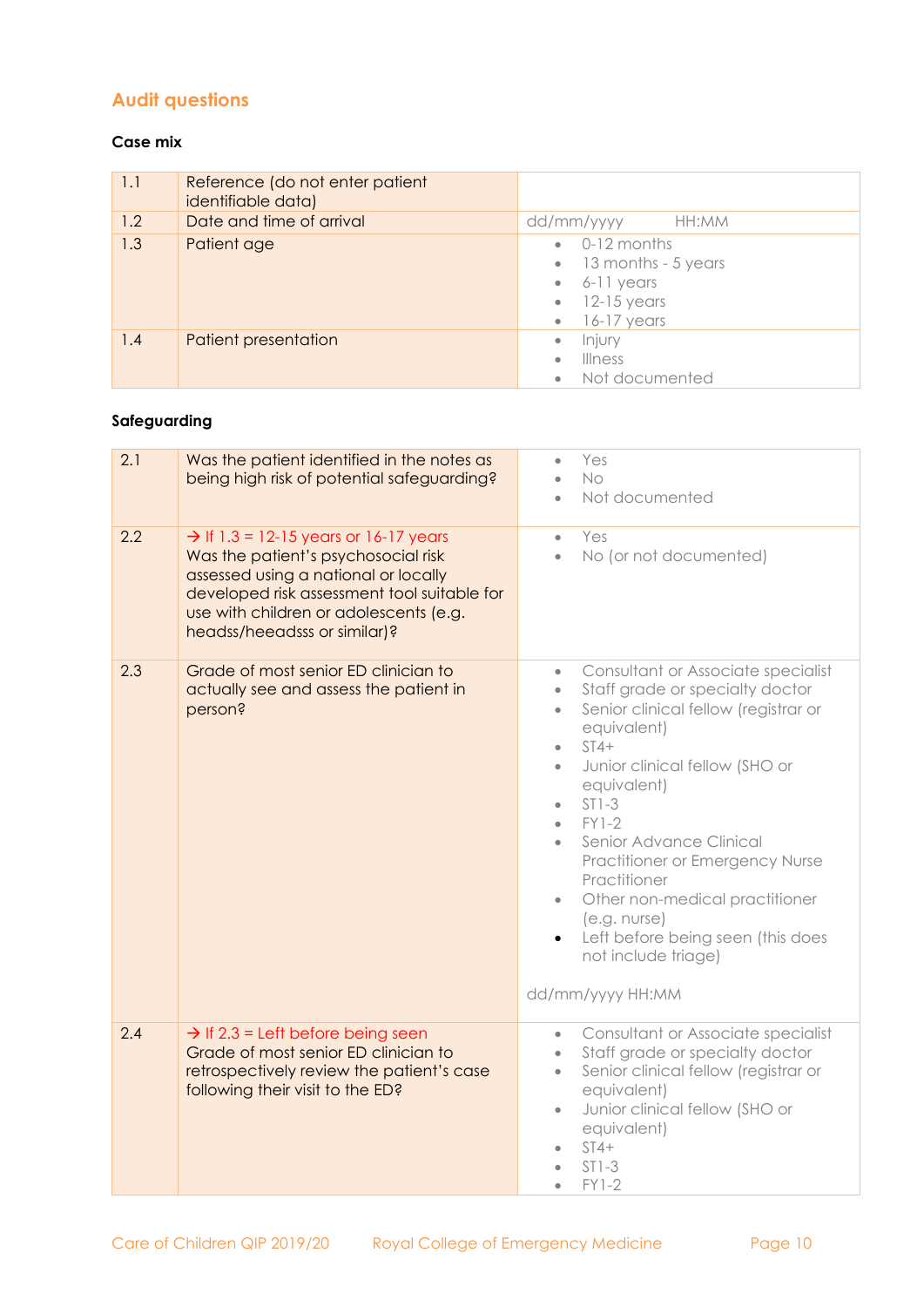|     |                                                                                                            | Senior Advance Clinical<br>$\bullet$<br>Practitioner or Emergency Nurse<br>Practitioner<br>• Other non-medical practitioner<br>(e.g. nurse)<br>• Notes were not reviewed<br>dd/mm/yyyy HH:MM |
|-----|------------------------------------------------------------------------------------------------------------|----------------------------------------------------------------------------------------------------------------------------------------------------------------------------------------------|
| 2.5 | Was the patient referred for safeguarding<br>(e.g. social care, health visitor, other local<br>mechanism)? | Yes<br>No<br>Not documented                                                                                                                                                                  |

#### **Notes**

Optional space to record any additional notes for local use. Entries here will not be analysed by RCEM.

# <span id="page-9-0"></span>**Organisational data**

Please answer these questions once per ED.

| 3.1 | Does your ED or hospital have policies in<br>place to review cases where an infant,<br>child or adolescent either leaves or<br>absconds from a department<br>unexpectedly prior to discharge, or when<br>they do not attend for planned follow up.<br>(tick all that apply) | Policy for patients who leave or<br>$\bullet$<br>abscond<br>Policy for patients not attending<br>$\bullet$<br>planned follow up<br>No policy<br>$\bullet$ |
|-----|-----------------------------------------------------------------------------------------------------------------------------------------------------------------------------------------------------------------------------------------------------------------------------|-----------------------------------------------------------------------------------------------------------------------------------------------------------|
| 3.2 | Does your ED have systems in place to<br>identify children and young people who<br>attend frequently (e.g. an electronic<br>system that records attendance<br>frequency?                                                                                                    | $\bullet$ Yes – an electronic system<br>Yes - another system<br>$\bullet$<br>In development<br>Nο                                                         |
| 3.3 | Does your ED or hospital have policies in<br>place to identify and review children at<br>high risk of potential safeguarding?                                                                                                                                               | Yes<br>In development<br>۰<br>No                                                                                                                          |

### **Definitions**

| <b>Question/term</b>          | <b>Definition</b>                                                                                                                         |
|-------------------------------|-------------------------------------------------------------------------------------------------------------------------------------------|
| 2.1 high risk of safeguarding | This may include a system in the ED to alert safeguarding or<br>check for safeguarding, such as using CIPS.                               |
| 2.3 left before being seen    | Please note that patients being triaged but having no further<br>assessment or treatment should be counted as left without being<br>seen. |
| 2.5 referred for safeguarding | If the patient was referred for safeguarding or some level of<br>potential safeguarding follow up please tick yes.                        |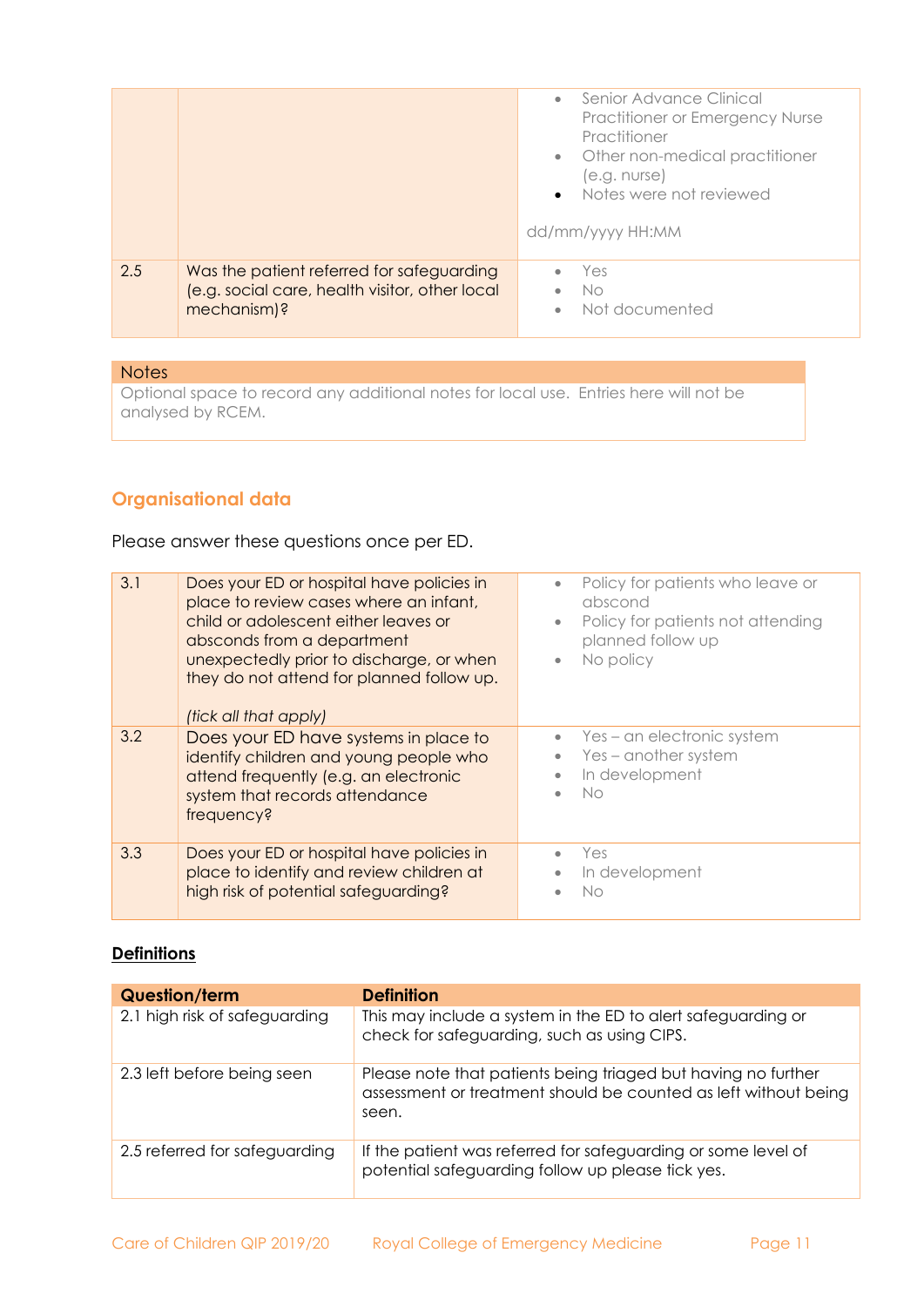### <span id="page-10-0"></span>**Evidence base for standards**

potential safeguarding

These standards have been checked for alignment with RCPCH Facing the Future: Standards for children in emergency care settings (2).

| <b>STANDARD</b>                                                                                                                                                                                                       | <b>EVIDENCE</b>                  |
|-----------------------------------------------------------------------------------------------------------------------------------------------------------------------------------------------------------------------|----------------------------------|
| Infants at high risk of potential safeguarding presentations* are<br>Ι.<br>reviewed by a senior (ST4+) clinician whilst in the ED.                                                                                    | Facing the future<br>standard 38 |
| *For the purpose of this project we are focussing on children aged 12<br>months and under presenting with an injury only.                                                                                             |                                  |
| 2. A review of the notes is undertaken by a senior clinician when an<br>infant, child or adolescent leaves or is removed from the department<br>without being seen.                                                   | Facing the future<br>standard 34 |
| 3. Older child and adolescent psychosocial risk is assessed using a<br>national or locally developed risk assessment tool suitable for use with<br>children or adolescents (e.g. headss/heeadsss or similar)          | Facing the future<br>standard 47 |
|                                                                                                                                                                                                                       |                                  |
| <b>ORGANISATIONAL STANDARD</b>                                                                                                                                                                                        | <b>GRADE</b>                     |
| 4. Policies are in place to review cases where an infant, child or<br>adolescent either leaves or absconds from a department<br>unexpectedly prior to discharge, or when they do not attend for<br>planned follow up. | Facing the future<br>standard 37 |

| 5. Systems are in place to identify children and young people who<br>attend frequently | Facing the future<br>standard 32 |
|----------------------------------------------------------------------------------------|----------------------------------|
| 6. Policies are in place to identify and review children at high risk of               | Facing the future                |

standard 38

Care of Children QIP 2019/20 Royal College of Emergency Medicine Page 12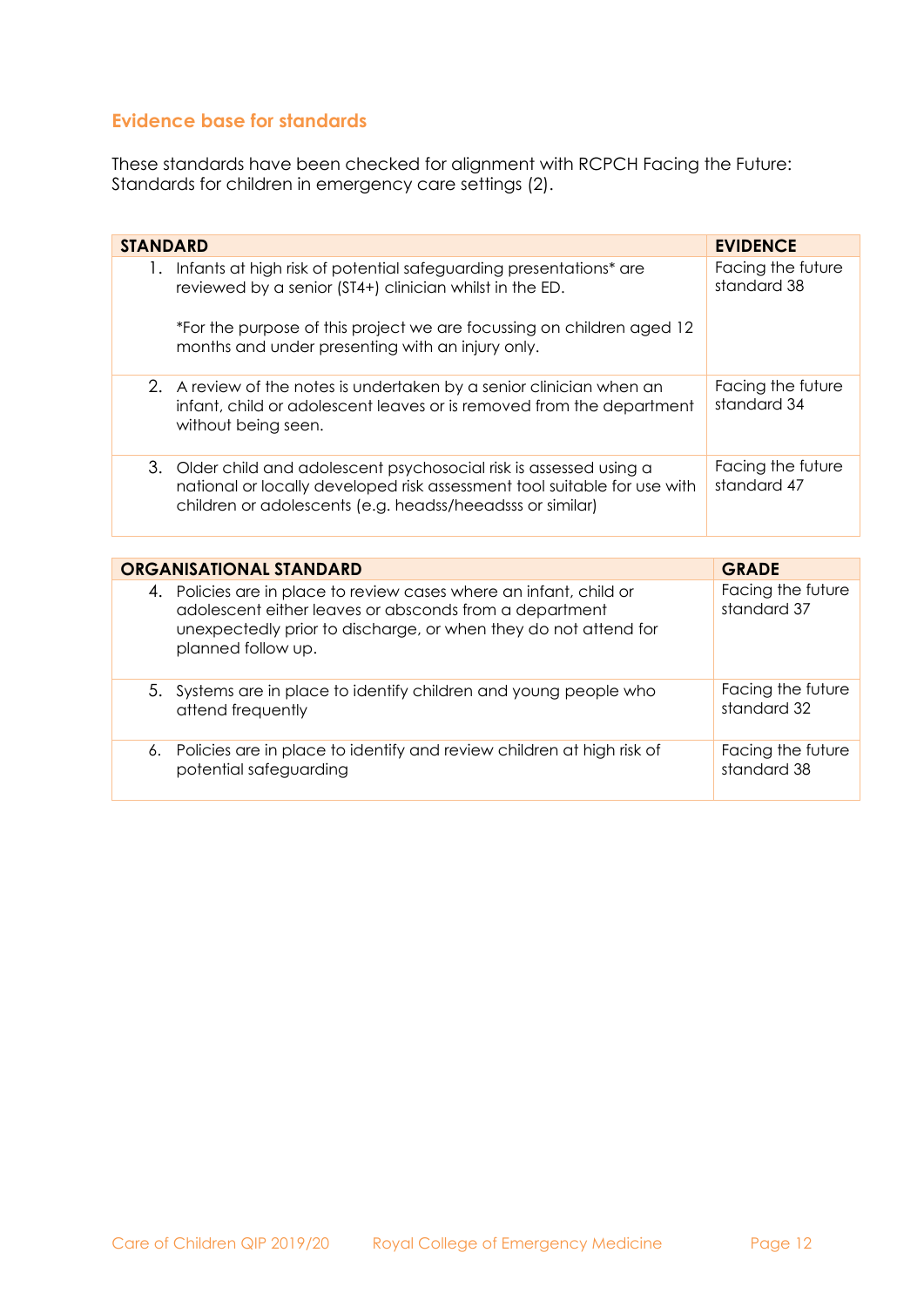# <span id="page-11-0"></span>**Appendix: Analysis plan for standards**

This section explains how the RCEM team will be analysing your data. You are welcome to use this analysis plan to conduct local analysis if you wish. Analysis sample tells you which records will be included or excluded from the analysis. The analysis plan tells you how the RCEM team plan to graph the data and which records will meet or fail the standards.

| <b>STANDARD</b>                                                                                                                                                                                                                                                                               | <b>Relevant questions</b>                                                                                                                                                                                                                     | <b>Analysis sample</b>                                                                                                             | Analysis plan - conditions for the<br>standard to be met                                                                                                                                                                                                                                                                                                                                                                                                                                                                                                                                                          |
|-----------------------------------------------------------------------------------------------------------------------------------------------------------------------------------------------------------------------------------------------------------------------------------------------|-----------------------------------------------------------------------------------------------------------------------------------------------------------------------------------------------------------------------------------------------|------------------------------------------------------------------------------------------------------------------------------------|-------------------------------------------------------------------------------------------------------------------------------------------------------------------------------------------------------------------------------------------------------------------------------------------------------------------------------------------------------------------------------------------------------------------------------------------------------------------------------------------------------------------------------------------------------------------------------------------------------------------|
| 1. Infants at high risk<br>of potential<br>safeguarding<br>presentations* are<br>reviewed by a<br>senior (ST4+)<br>clinician whilst in<br>the ED.<br>*For the purpose of<br>this project we are<br>focussing on<br>children aged 12<br>months and under<br>presenting with an<br>injury only. | Q1.3. Patient age<br>Q1.4. Patient<br>presentation<br>Q2.1. Was the patient<br>high risk of potential<br>safeguarding?<br>Q2.3. Grade of most<br>senior ED clinician to<br>actually see and assess<br>the patient in person?                  | $Q1.3 = 0-12$<br>months<br><b>AND</b><br>$Q1.4 = injury$<br><b>AND</b><br>$Q2.1 = yes$ (high<br>risk of potential<br>safeguarding) | Chart: SPC<br>Title: Standard 1: Infants at high<br>risk of potential safeguarding<br>presentations reviewed by a<br>senior clinician whilst in the ED.<br>Analysis: $Q2.3 =$<br>Consultant / Associate<br>$\bullet$<br>specialist<br><b>OR</b><br>Staff grade or specialty<br>$\bullet$<br>doctor<br><b>OR</b><br>Senior clinical fellow<br>$\bullet$<br>(registrar or equivalent)<br><b>OR</b><br>Junior clinical fellow (SHO or<br>$\bullet$<br>equivalent)<br><b>OR</b><br>$ST4+$<br>$\bullet$<br><b>OR</b><br>Senior Advance Clinical<br>$\bullet$<br>Practitioner or Emergency<br><b>Nurse Practitioner</b> |
| 2. A review of the<br>notes is undertaken<br>by a senior clinician<br>when an infant,<br>child or adolescent<br>leaves or is<br>removed from the<br>department<br>without being seen.                                                                                                         | Q2.3. Grade of most<br>senior ED clinician to<br>actually see and assess<br>the patient in person?<br>Q2.4. Grade of most<br>senior ED doctor to<br>retrospectively review<br>the patient's case<br>following their visit to the<br><b>ED</b> | $Q2.3 = Left$<br>before being<br>seen                                                                                              | Chart: SPC<br>Title: Standard 2: Senior clinician<br>review of the notes is patient<br>leaves or is removed from the<br>department without being seen<br>Analysis: $Q2.4 =$<br>Consultant / Associate<br>specialist<br><b>OR</b><br>Staff grade or specialty<br>doctor<br><b>OR</b><br>Senior clinical fellow<br>(registrar or equivalent)<br><b>OR</b><br>Junior clinical fellow (SHO or<br>equivalent)<br><b>OR</b><br>$ST4+$<br>$\bullet$<br>OR                                                                                                                                                                |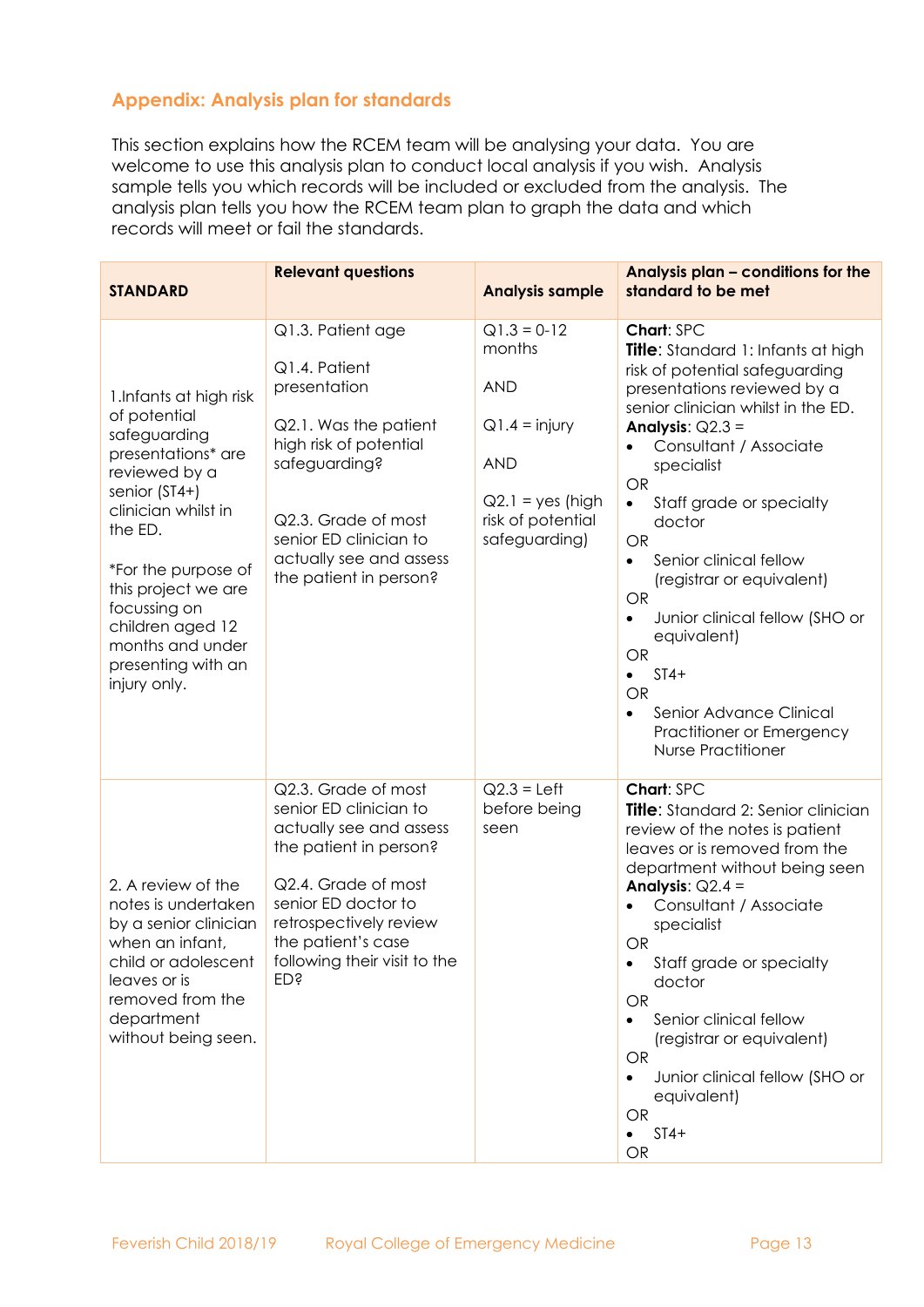|                                                                                                                                                                                                                                               |                                                                                                                                                                                                                                                                        |                                | Senior Advance Clinical<br>$\bullet$<br>Practitioner or Emergency<br><b>Nurse Practitioner</b>                                                                      |
|-----------------------------------------------------------------------------------------------------------------------------------------------------------------------------------------------------------------------------------------------|------------------------------------------------------------------------------------------------------------------------------------------------------------------------------------------------------------------------------------------------------------------------|--------------------------------|---------------------------------------------------------------------------------------------------------------------------------------------------------------------|
| 3. Older child and<br>adolescent<br>psychosocial risk is<br>assessed using a<br>national or locally<br>developed risk<br>assessment tool<br>suitable for use with<br>children or<br>adolescents (e.g.<br>headss/heeadsss or<br>similar)       | Q2.2. Was the patient's<br>psychosocial risk is<br>assessed using a national<br>or locally developed risk<br>assessment tool suitable<br>for use with children or<br>adolescents (e.g.<br>headss/heeadsss or<br>similar)?                                              | $Q1.3 = 12 - 15$ OR<br>$16-17$ | Chart: SPC<br>Title: Standard 3: psychosocial<br>risk is assessed using a national<br>or locally developed risk<br>assessment tool<br><b>Analysis:</b> $Q2.2 = yes$ |
| Organisational                                                                                                                                                                                                                                |                                                                                                                                                                                                                                                                        |                                |                                                                                                                                                                     |
| 4. Policies are in<br>place to review<br>cases where an<br>infant, child or<br>adolescent either<br>leaves or absconds<br>from a department<br>unexpectedly prior<br>to discharge, or<br>when they do not<br>attend for planned<br>follow up. | Q3.1 Does your ED or<br>hospital have policies in<br>place to review cases<br>where an infant, child or<br>adolescent either leaves<br>or absconds from a<br>department<br>unexpectedly prior to<br>discharge, or when they<br>do not attend for<br>planned follow up. | All                            | Chart showing frequency of<br>responses                                                                                                                             |
| 5.Systems are in<br>place to identify<br>children and young<br>people who attend<br>frequently                                                                                                                                                | Q3.2 Does your ED have<br>systems in place to<br>identify children and<br>young people who<br>attend frequently (e.g.<br>an electronic system that<br>records attendance<br>frequency?                                                                                 | All                            | Chart showing frequency of<br>responses                                                                                                                             |
| 8. Policies are in<br>place to identify<br>and review<br>children at high risk<br>of potential<br>safeguarding                                                                                                                                | Q3.3 Does your ED or<br>hospital have policies in<br>place to identify and<br>review children at high<br>risk of potential<br>safeguarding                                                                                                                             | All                            | Chart showing frequency of<br>responses                                                                                                                             |
| <b>Additional analysis</b>                                                                                                                                                                                                                    |                                                                                                                                                                                                                                                                        |                                |                                                                                                                                                                     |
| Additional question<br>analysis                                                                                                                                                                                                               | Number of cases entered<br>so far<br>Q1.2 Arrival/triage time<br>Q1.3 Patient age<br>Q2.3 grade of most                                                                                                                                                                | All                            | Chart showing frequency of<br>responses                                                                                                                             |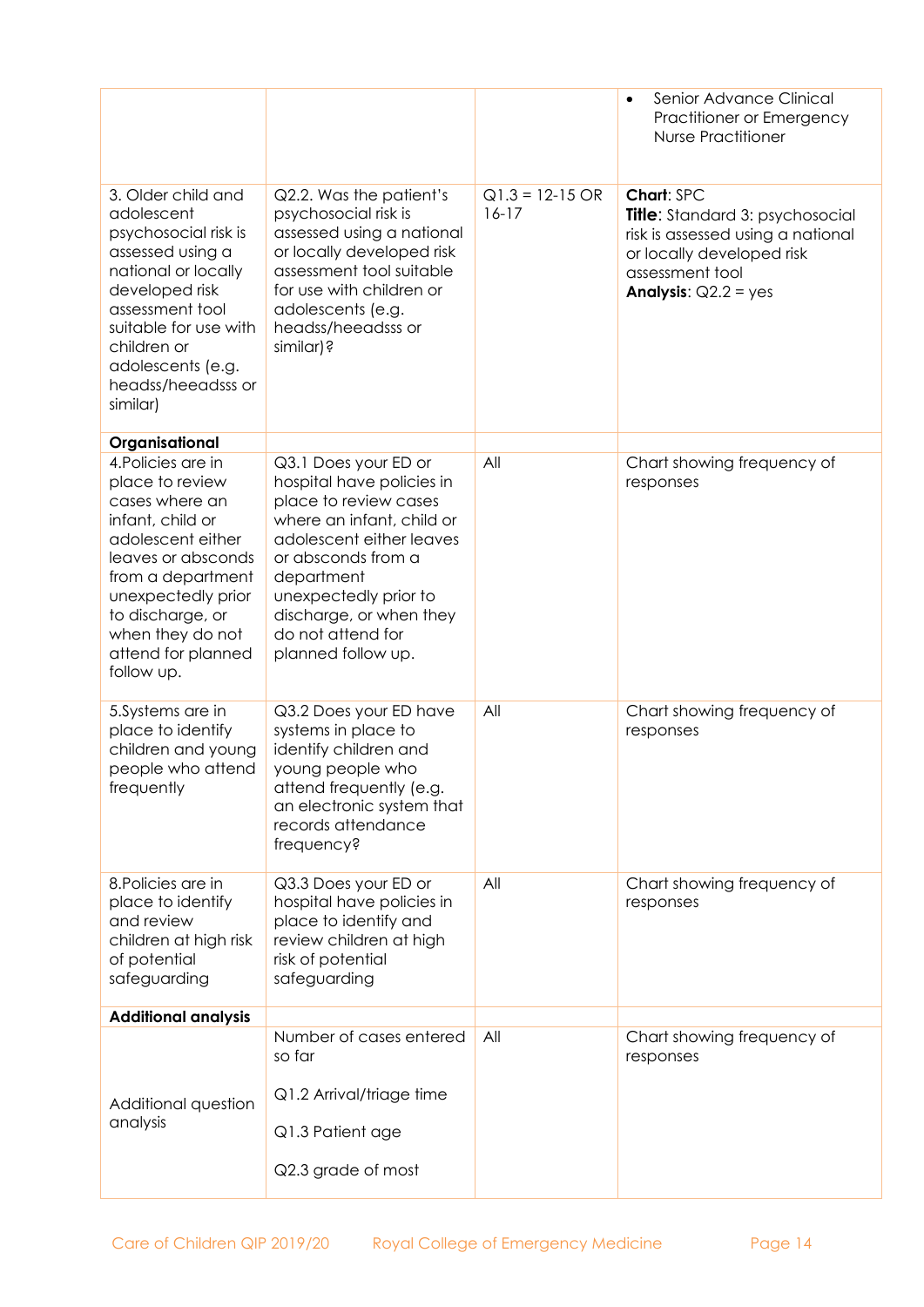| Q2.5 was the patient<br>referred for<br>safeguarding? |  |
|-------------------------------------------------------|--|
|-------------------------------------------------------|--|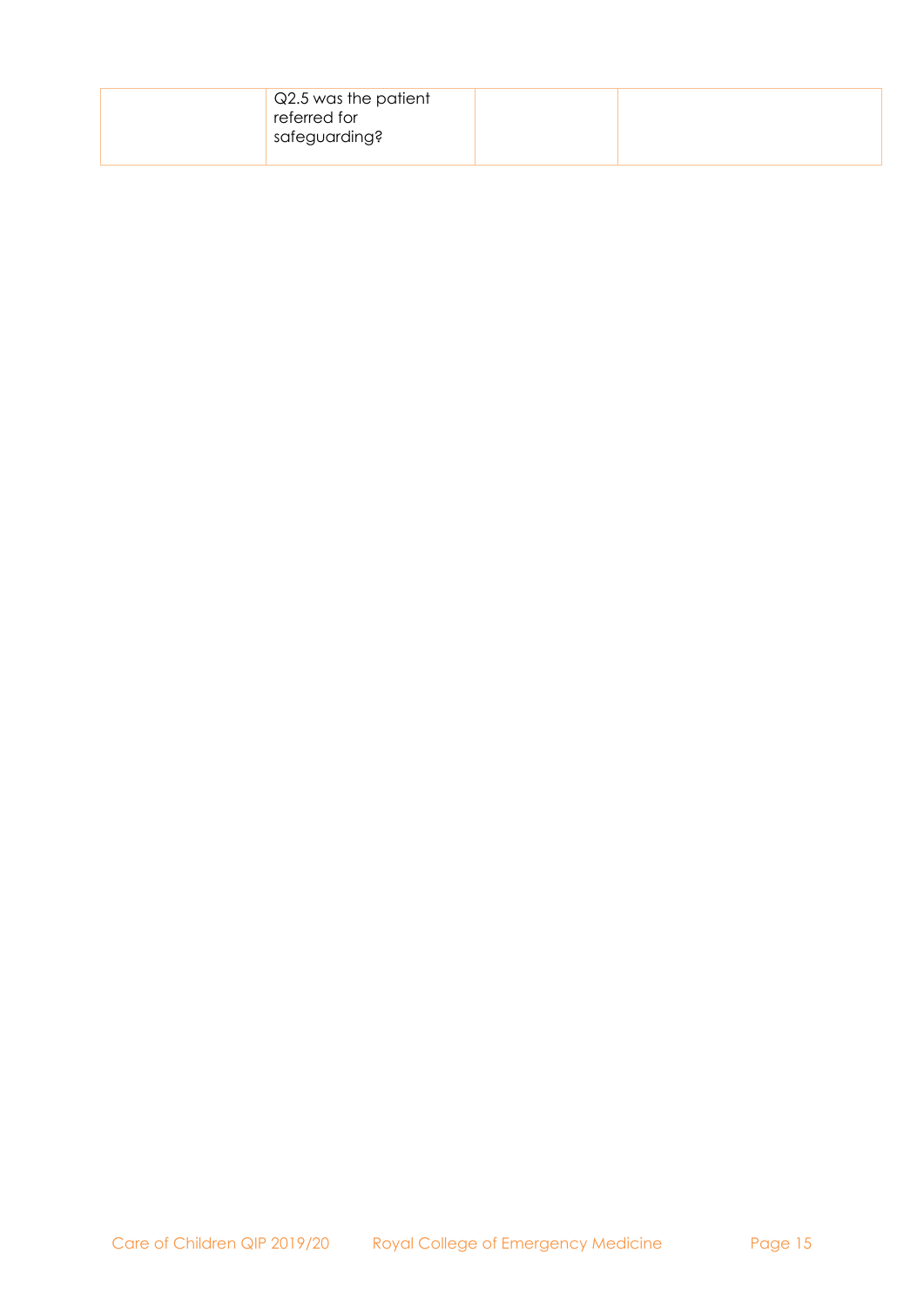### <span id="page-14-0"></span>**Appendix: Privacy policy, terms of website use and website acceptable use policy**

#### **Privacy policy**

The Royal College of Emergency Medicine (RCEM) recognises the importance of protecting personal information and we are committed to safeguarding members, non-members and staff (known as "The User" in this document) privacy both on-line and off-line. We have instituted policies and security measures intended to ensure that personal information is handled in a safe and responsible manner. This Privacy statement is also published on the RCEM web site so that you can agree to the kind of information that is collected, handled and with whom this data is shared with.

RCEM strive to collect, use and disclose personal information in a manner consistent with UK and European law and under the General Data Protection Regulation (GDPR). This Privacy Policy states the principles that RCEM follows and by accessing or using the RCEM site you agree to the terms of this policy.

For further information, click [here.](https://www.rcem.ac.uk/RCEM/Privacy_Policy.aspx)

#### **Terms of website use**

For further information, click [here.](https://www.rcem.ac.uk/RCEM/About/Terms_of_Website_Use/RCEM/Terms_of_Website_Use.aspx?hkey=9ab38bf9-1823-49c3-8958-c9359326a5e5)

#### **Website acceptable use policy**

For further information, click [here](https://www.rcem.ac.uk/RCEM/About/Website_Acceptable_Use_Policy/RCEM/Website_Acceptable_Use_Policy.aspx?hkey=6b837b58-b5d6-479b-8e47-68402254c275&WebsiteKey=b3d6bb2a-abba-44ed-b758-467776a958cd)**.**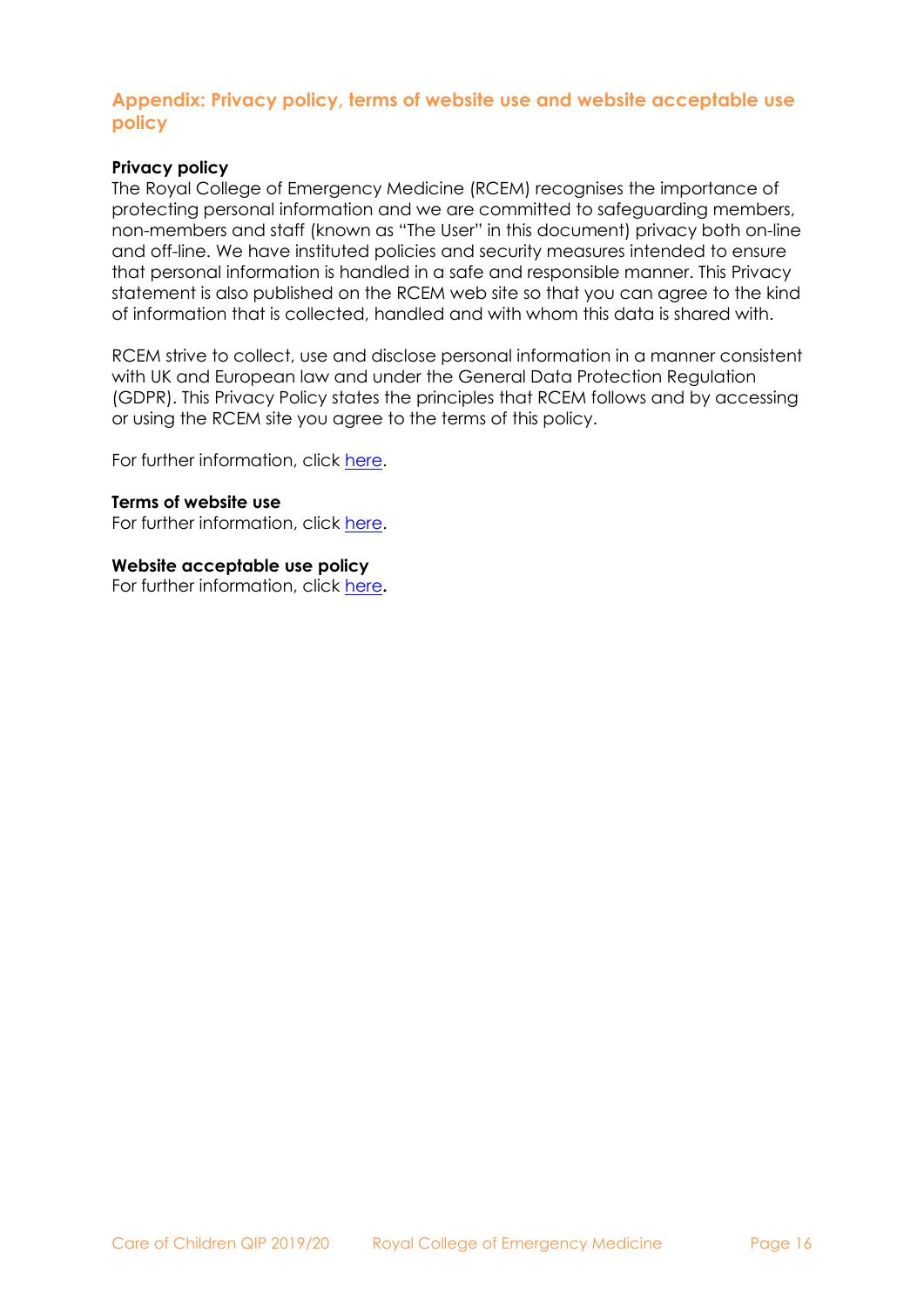# <span id="page-15-0"></span>**Appendix: ECDS Search terms to support case identification**

These codes will help you and your IT team to identify cases that may be eligible for the audit. This is not an exhaustive list and other search terms can be used. All potential patients should then be reviewed to check they meet the definitions & selection criteria before inclusion in the audit.

If you are looking for injury <1 year old, either a chief (presenting) complaint of:

| 1141111000 |
|------------|
| 1141121000 |
| 1141131000 |
| 1141151000 |
| 1141211000 |
| 1151321000 |
| 1155411000 |
| 1161111000 |
| 1161131000 |
| 1161181000 |
| 1161211000 |
| 1161311000 |
| 1161411000 |
| 1161451000 |
| 1161461000 |
| 1161471000 |
| 1161481000 |
| 1161811000 |
| 1161911000 |
| 1171621000 |
| 1181611000 |

and/or a diagnosis of:

| 1111111100 |
|------------|
| 1111112100 |
| 1111112300 |
| 1111112800 |
| 1111113000 |
| 1111113100 |
| 1111113200 |
| 1111113300 |
| 1111113500 |
| 1111113700 |
| 1111113900 |
| 1111115100 |
| 1111115300 |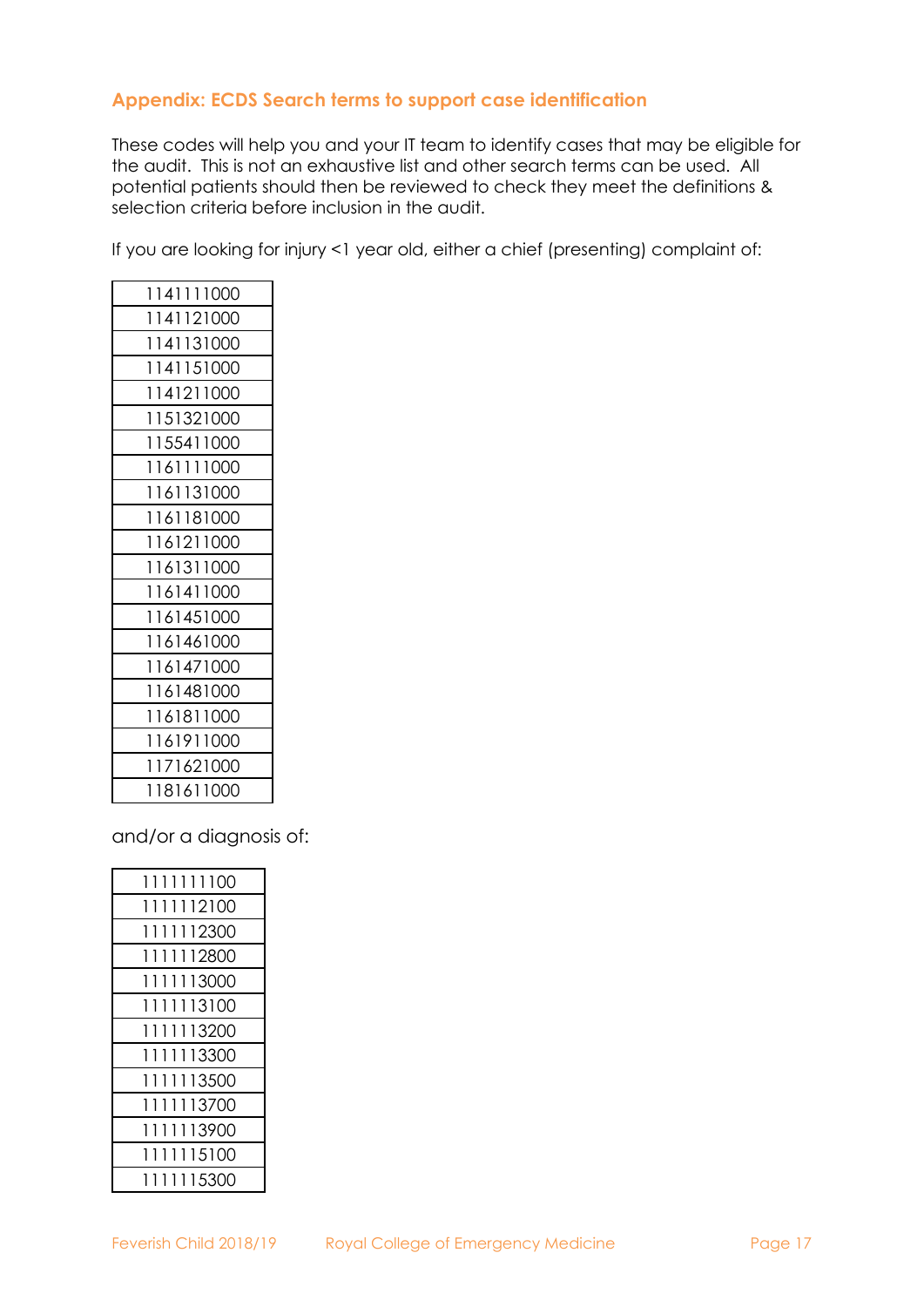| 15500<br>1<br>1<br>1<br>1<br>1 |
|--------------------------------|
| 1<br>1<br>1<br>1<br>1<br>15700 |
| 1<br>1<br>1<br>1<br>1<br>15900 |
| 1<br>1<br>1<br>1<br>18100<br>1 |
| 1<br>1<br>1<br>1<br>1<br>18500 |
| 1<br>1<br>1<br>1<br>1<br>19100 |
| 1<br>1<br>1<br>1<br>1<br>19500 |
| 1<br>1211100<br>1<br>1         |
| 1<br>1<br>1<br>1211200         |
| 1<br>1211300<br>1<br>1         |
| 1<br>1213100<br>1<br>1         |
| 1<br>1<br>1<br>1213300         |
| 1<br>1213500<br>1<br>1         |
| 1<br>1<br>1<br>1213700         |
| 1<br>1<br>1<br>1213900         |
| 1<br>1<br>1<br>1214300         |
| 1<br>1<br>1<br>1215100         |
| 1<br>1<br>1<br>1215300         |
| 1215500<br>1<br>1<br>1         |
| 1<br>1<br>1<br>1215700         |
| 1<br>1<br>1<br>1215900         |
| 1<br>1311100<br>1<br>1         |
| 1<br>1311500<br>1<br>1         |
| 1<br>1<br>1<br>1311700         |
| 1<br>1<br>1<br>1311900         |
| 1<br>1313100<br>1<br>1         |
| 1<br>1<br>1313500<br>1         |
| 1<br>1<br>1<br>1313700         |
| 1314100<br>1<br>1<br>1         |
| 1<br>1<br>1<br>1314500         |
| 1<br>1<br>1314700<br>1         |
| 1<br>1<br>1<br>1315100         |
| 1<br>1<br>1<br>1315300         |
| 1<br>1<br>1315500<br>1         |
| 1<br>1<br>1<br>1315700         |
| 1<br>1<br>1315900<br>1         |
| 1<br>1<br>1316100<br>1         |
| 1<br>1<br>1<br>1316400         |
| 1<br>1<br>1<br>1316800         |
| 1<br>1317100<br>1<br>1         |
| 1<br>1<br>1<br>1317500         |
| 1<br>1<br>1<br>1317900         |
| 1<br>1318300<br>1<br>1         |
| 1<br>1<br>1<br>1318500         |
| 1<br>1<br>1<br>1318700         |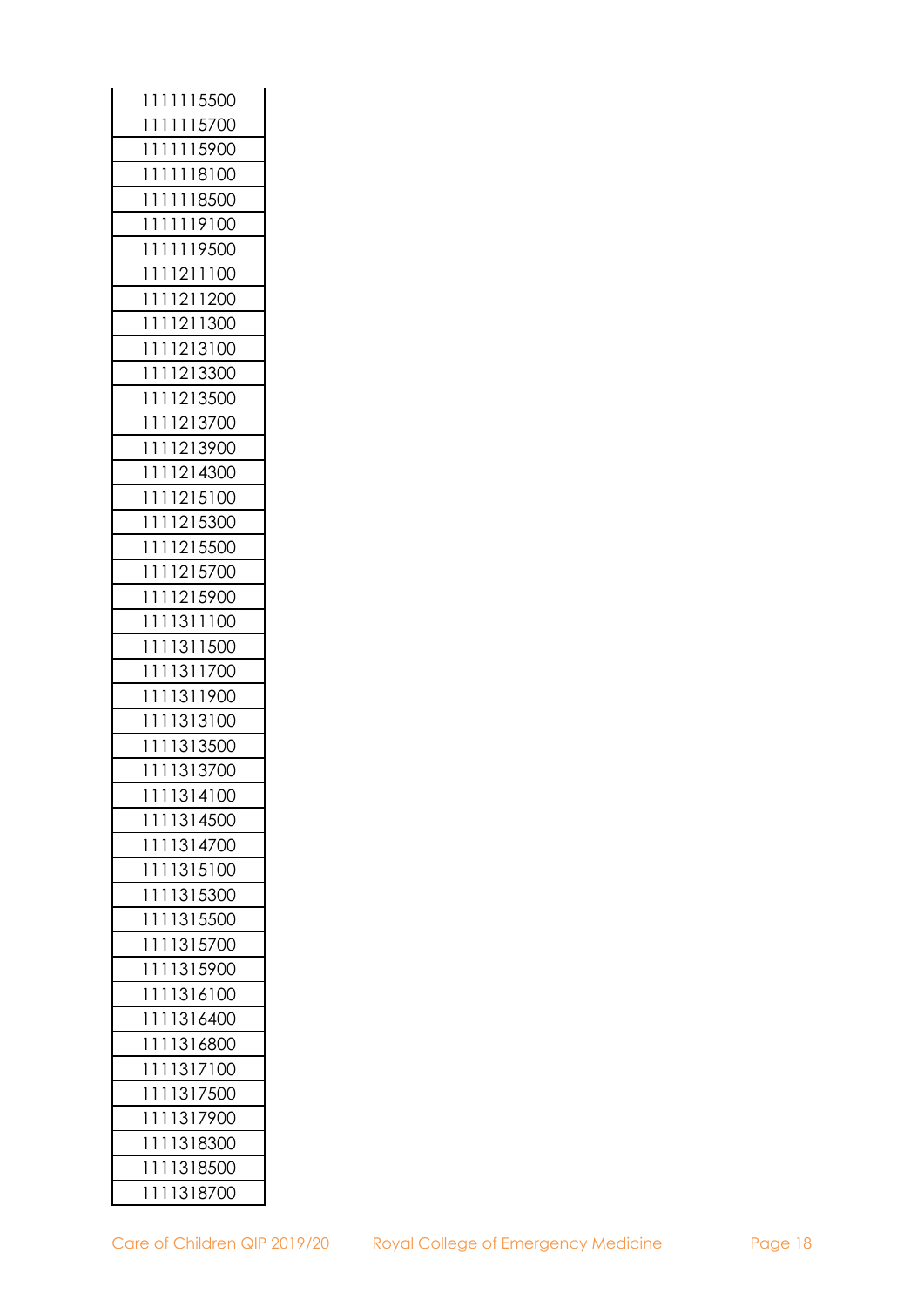| 1318900<br>1<br>1<br>1     |
|----------------------------|
| 1<br>1411100<br>1<br>1     |
| 1<br>1<br>1<br>1412100     |
| 1<br>1412200<br>1<br>1     |
| 1<br>1<br>1<br>1413100     |
| 1<br>1<br>1<br>1413200     |
| 1<br>1413300<br>1<br>1     |
| 1<br>1<br>1<br>1413400     |
| 1<br>1<br>1<br>1414100     |
| 1<br>1414200<br>1<br>1     |
| 1<br>1<br>1<br>1414500     |
| 1<br>1<br>1<br>1511100     |
| 1<br>1512100<br>1<br>1     |
| 1<br>1<br>1<br>1512500     |
| 1513100<br>1<br>1<br>1     |
| 1<br>1514100<br>1<br>1     |
| 1514500<br>1<br>1<br>1     |
| 1<br>1<br>1<br>1515100     |
| 1<br>1515500<br>1<br>1     |
| 1515900<br>1<br>1<br>1     |
| 1<br>1<br>1<br>1516100     |
| 1<br>1517100<br>1<br>1     |
| 1<br>1<br>1<br>1611100     |
| 1<br>1<br>1<br>1611500     |
| 1<br>1611900<br>1<br>1     |
| 1<br>1<br>1<br>1612100     |
| 1<br>1613100<br>1<br>1     |
| 1<br>1<br>1<br>1613500     |
| 1614100<br>1<br>1<br>-1    |
| 1614500<br>1<br>1<br>1     |
| 1<br>1<br>1614700<br>1     |
| 1<br>1<br>1614800<br>1     |
| 1614900<br>1<br>1<br>1     |
| 1<br>1<br>1615100<br>1     |
| 1<br>1<br>1615300<br>1     |
| 1615500<br>1<br>1<br>1     |
| 1<br>1<br>1616100<br>1     |
| 1<br>1<br>1616300<br>1     |
| 1<br>1616500<br>1<br>1     |
| 1<br>1<br>1616700<br>1     |
| 1<br>1<br>1<br>1616900     |
| 1711100<br>1<br>1<br>1     |
| 1<br>1<br>1712100<br>1     |
| 1<br>1<br>1712500<br>1     |
| 713100<br>1<br>1<br>1<br>1 |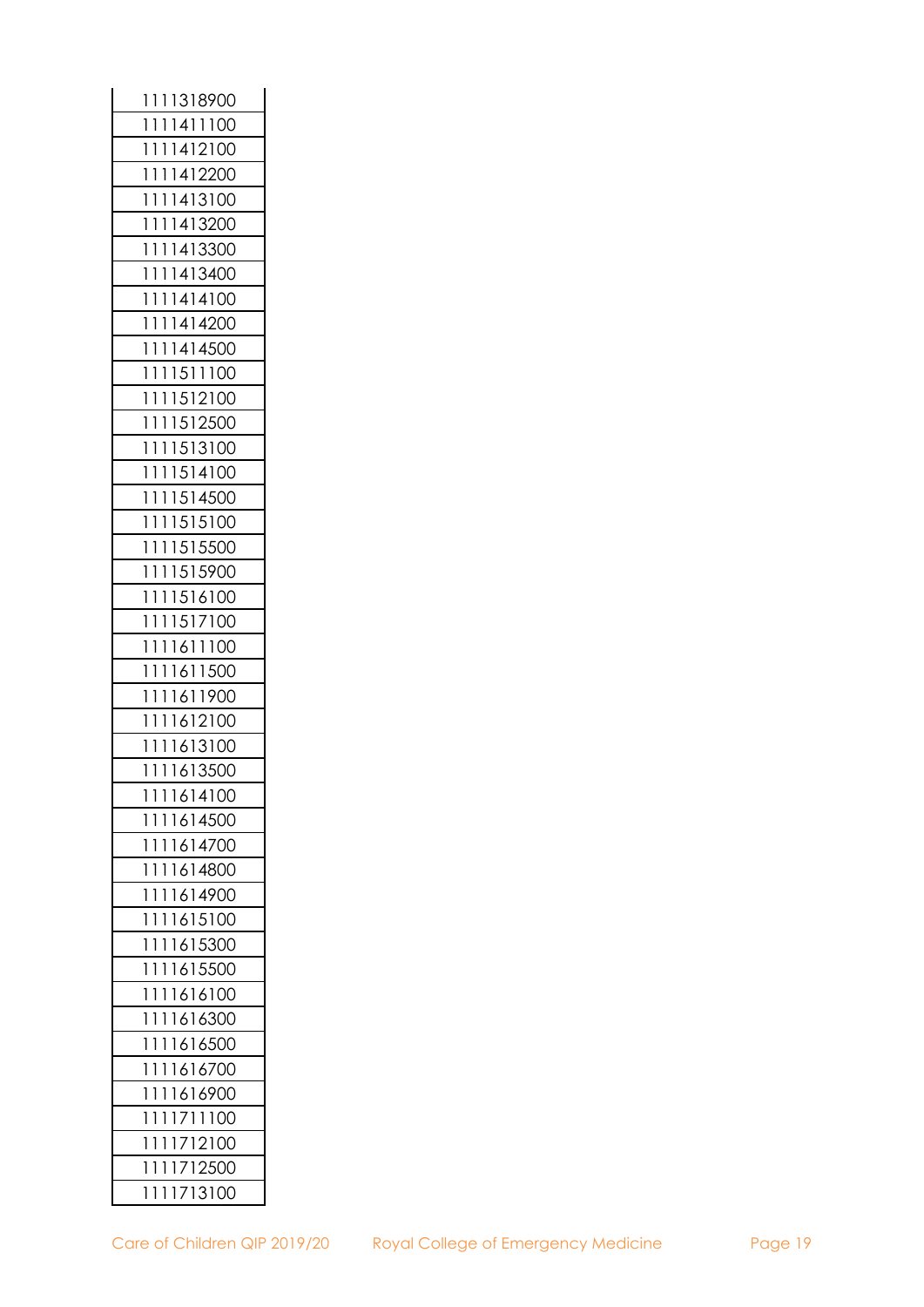| 1713400<br>1<br>1<br>1                |
|---------------------------------------|
| 1<br>1<br>1<br>1<br>13800<br>7        |
| 1<br>1<br>1<br>1<br>713900            |
| 1<br>1<br>1<br>714100<br>1            |
| 1<br>1<br>1<br>1<br>714500            |
| 1<br>1<br>1<br>1<br>714700            |
| 1<br>1<br>715500<br>1<br>1            |
| 1<br>1<br>1<br>1<br>715800            |
| 1<br>1<br>1<br>$\mathsf{l}$<br>715900 |
| 1<br>1<br>1<br>1<br>716700            |
| 1<br>$\mathbf{I}$<br>1<br>1<br>717100 |
| 1<br>1<br>1<br>1<br>717300            |
| 1<br>1<br>1<br>1<br>717700            |
| 1<br>1<br>1<br>1717900                |
| 1<br>1<br>1<br>1811<br>100            |
| 1811500<br>1<br>1<br>1                |
| 1<br>1<br>1<br>1812100                |
| 1<br>1<br>1<br>1812300                |
| 1812500<br>1<br>Ì<br>1                |
| 1<br>1<br>1<br>1813100                |
| 1<br>1<br>1<br>1814100                |
| 1<br>1<br>1<br>1814300                |
| 1<br>1<br>1<br>1815100                |
| 1<br>1815500<br>1<br>1                |
| 1<br>1<br>1815700<br>1                |
| 1<br>1<br>1<br>1816100                |
| 1<br>1<br>1<br>1816500                |
| 1<br>1<br>1<br>1816700                |
| 1<br>1<br>1816800<br>1                |
| 1817100<br>1<br>1<br>1                |
| 1<br>1<br>1<br>1817300                |
| 1<br>1<br>1<br>1817500                |
| 1<br>1<br>1<br>1817700                |
| 1<br>1<br>1817900<br>1                |
| 1<br>121111100                        |
| 121<br>1<br>1<br>1<br>1700            |
| 1<br>111800<br>121                    |
| 1<br>1211<br>12500                    |
| 121<br>1<br>12700<br>1                |
| 1<br>121<br>113100                    |
| 1<br>121<br>1<br>13200                |
| 1<br>121<br>1<br>13300                |
| 1<br>121<br>1<br>13500                |
| 1<br>121<br>1<br>13700                |
| 1<br>121<br>1<br>13800                |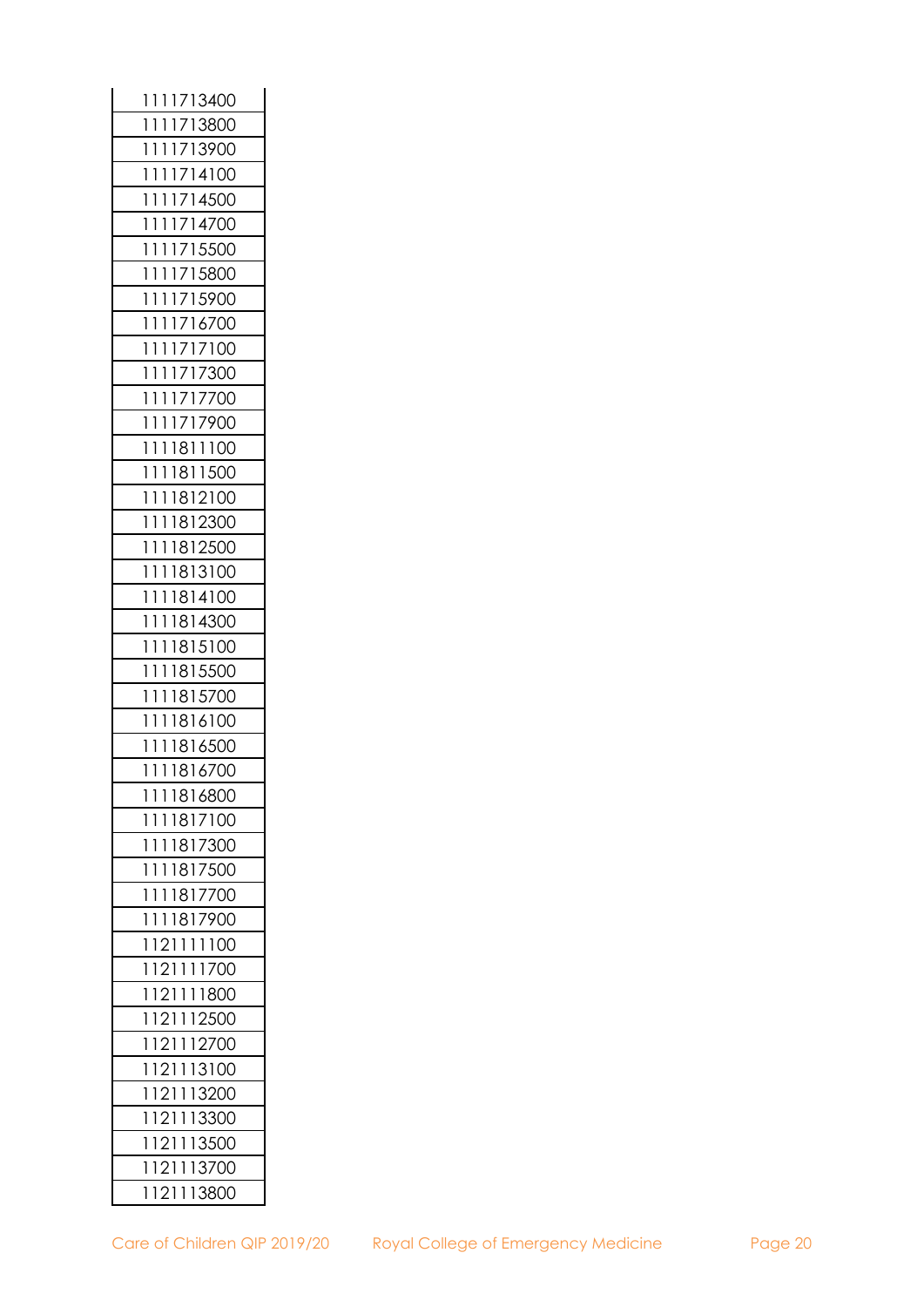| 121113900<br>1                    |
|-----------------------------------|
| 1<br>114100<br>121                |
| 1<br>14300<br>1<br>121            |
| 1<br>14500<br>1<br>121            |
| 1<br>1<br>121<br>14900            |
| 1<br>1<br>121<br>15100            |
| 15300<br>1<br>121<br>1            |
| 1<br>121<br>1<br>15500            |
| 1<br>1<br>121<br>15800            |
| 1<br>121<br>1<br>15900            |
| 1<br>121<br>1<br>16000            |
| 1<br>1<br>121<br>16100            |
| 1<br>121<br>1<br>16500            |
| 1<br>1<br>121<br>16700            |
| 1<br>1<br>121<br>16800            |
| 1<br>121<br>1<br>16900            |
| 1<br>1<br>17100<br>121            |
| 1<br>1<br>121<br>17500            |
| 1<br>121<br>1<br>17800            |
| 1<br>1<br>17900<br>121            |
| 1<br>1<br>121<br>18100            |
| 1<br>121<br>1<br>18300            |
| 1<br>118500<br>121                |
| 1<br>1<br>121<br>18900            |
| 1<br>121<br>1<br>19100            |
| 1<br>1<br>19300<br>121            |
| $\mathbf{I}$<br>1<br>121<br>19700 |
| 1<br>121211100                    |
| 1121211800                        |
| 121212100<br>1                    |
| 1<br>121212500                    |
| 1<br>121212700                    |
| 121213100<br>1                    |
| 1<br>121213200                    |
| 1<br>121213300                    |
| 121213600<br>1                    |
| 1<br>121213700                    |
| 1<br>121213900                    |
| 121214100<br>1                    |
| 1<br>121214300                    |
| 121214500<br>1                    |
| 121214900<br>1                    |
| 1<br>121215100                    |
| 1<br>121215300                    |
| 121215600<br>1                    |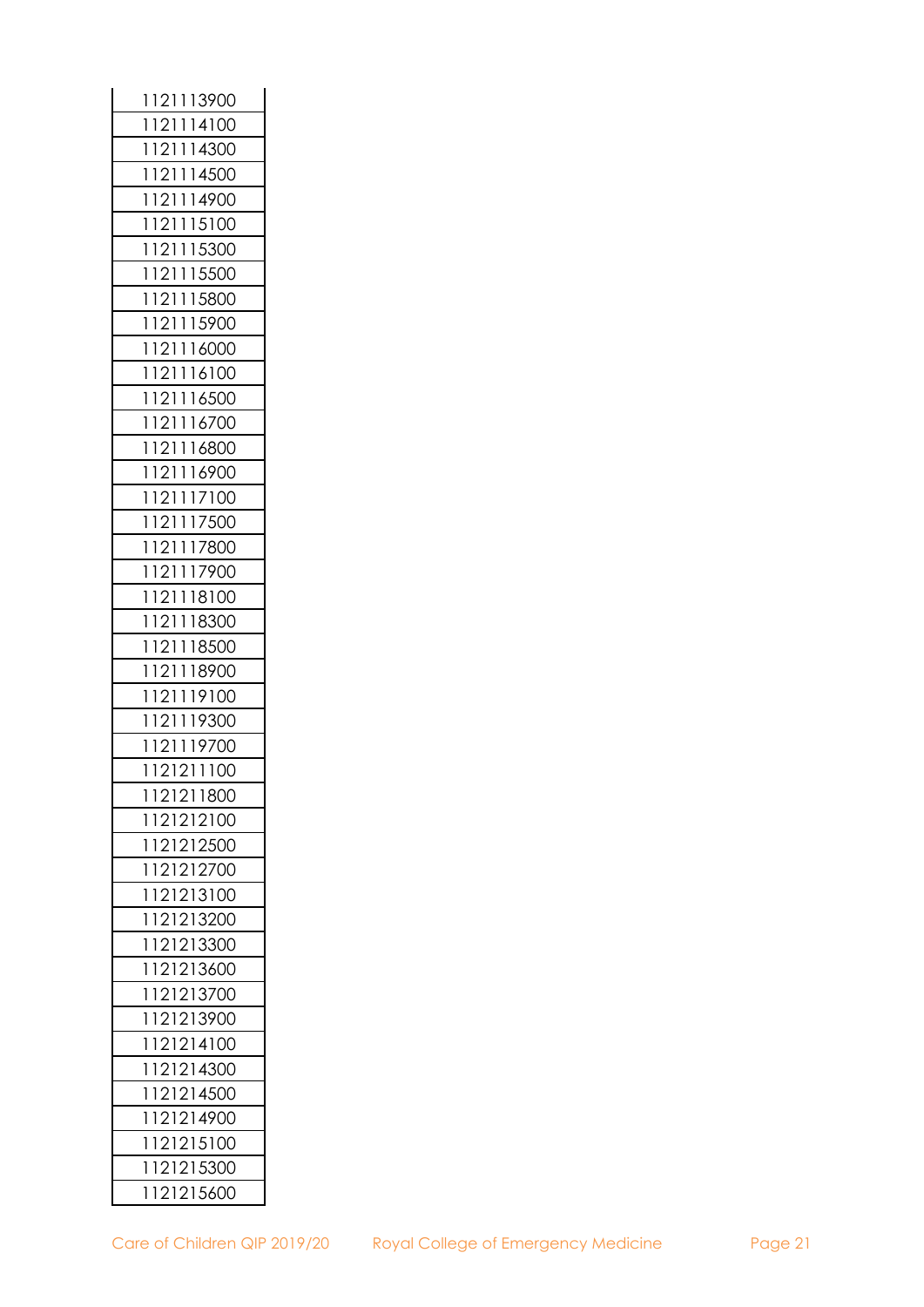| 1121215800     |
|----------------|
| 1<br>121215900 |
| 1<br>121216000 |
| 1<br>121216100 |
| 1<br>121216500 |
| 1<br>121216600 |
| 1<br>121216700 |
| 1<br>121216900 |
| 1<br>121217100 |
| 121217500<br>1 |
| 1<br>121217800 |
| 1<br>121218100 |
| 121218300<br>1 |
| 1<br>121218500 |
| 1<br>121218900 |
| 121219100<br>1 |
| 1<br>121219300 |
| 121219700<br>1 |
| 121311100<br>1 |
| 121311200<br>1 |
| 121311300<br>1 |
| 121311900<br>1 |
| 121312100<br>1 |
| 1<br>121312300 |
| 121313100<br>1 |
| 121313300<br>1 |
| 1<br>121314100 |
| 121314400<br>1 |
| 1121315100     |
| 1<br>121315200 |
| 1<br>121315500 |
| 121315700<br>1 |
| 121316100<br>1 |
| 121316500<br>1 |
| 121317100<br>1 |
| 131111100<br>1 |
| 131111300<br>1 |
| 131111500<br>1 |
| 131111800<br>1 |
| 131112100<br>1 |
| 131113100<br>1 |
| 131114100<br>1 |
| 131114500<br>1 |
| 131115100<br>1 |
| 131116100<br>1 |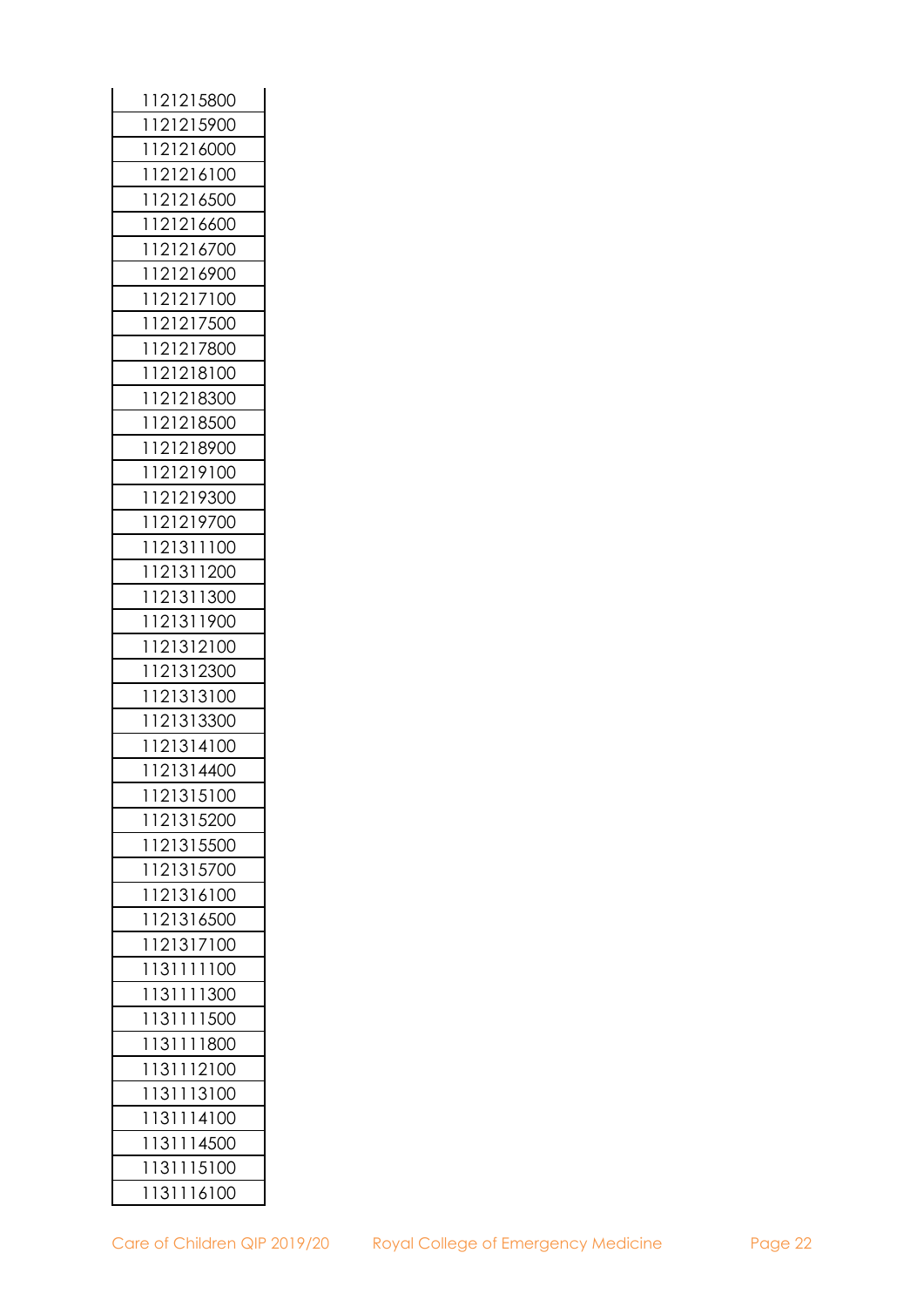| 131118100<br>1 |
|----------------|
| 1<br>131118500 |
| 1<br>131211100 |
| 131212100<br>1 |
| 1<br>131213100 |
| 1<br>131214100 |
| 131311100<br>1 |
| 131312100<br>1 |
| 1<br>131411100 |
| 131412100<br>1 |
| 1<br>131412200 |
| 1<br>131412300 |
| 1<br>131413100 |
| 1<br>131413200 |
| 1<br>131417100 |
| 1<br>131418100 |
| 1<br>131418200 |
| 1<br>131511100 |
| 131512100<br>1 |
| 1<br>131512200 |
| 1<br>131513100 |
| 131513500<br>1 |
| 1<br>131514100 |
| 1<br>131515100 |
| 1<br>131516100 |
| 1<br>131517100 |
| 1<br>131611100 |
| 1<br>131611300 |
| 131611500<br>1 |
| 131613100<br>1 |
| 131613300<br>1 |
| 1<br>131613500 |
| 131613700<br>1 |
| 1<br>131613900 |
| 1<br>131614100 |
| 131614500<br>1 |
| 1<br>131615100 |
| 1<br>131616100 |
| 131616300<br>1 |
| 1<br>131616500 |
| 1<br>131616700 |
| 131616900<br>1 |
| 1<br>131711100 |
| 131711200<br>1 |
| 131711300<br>1 |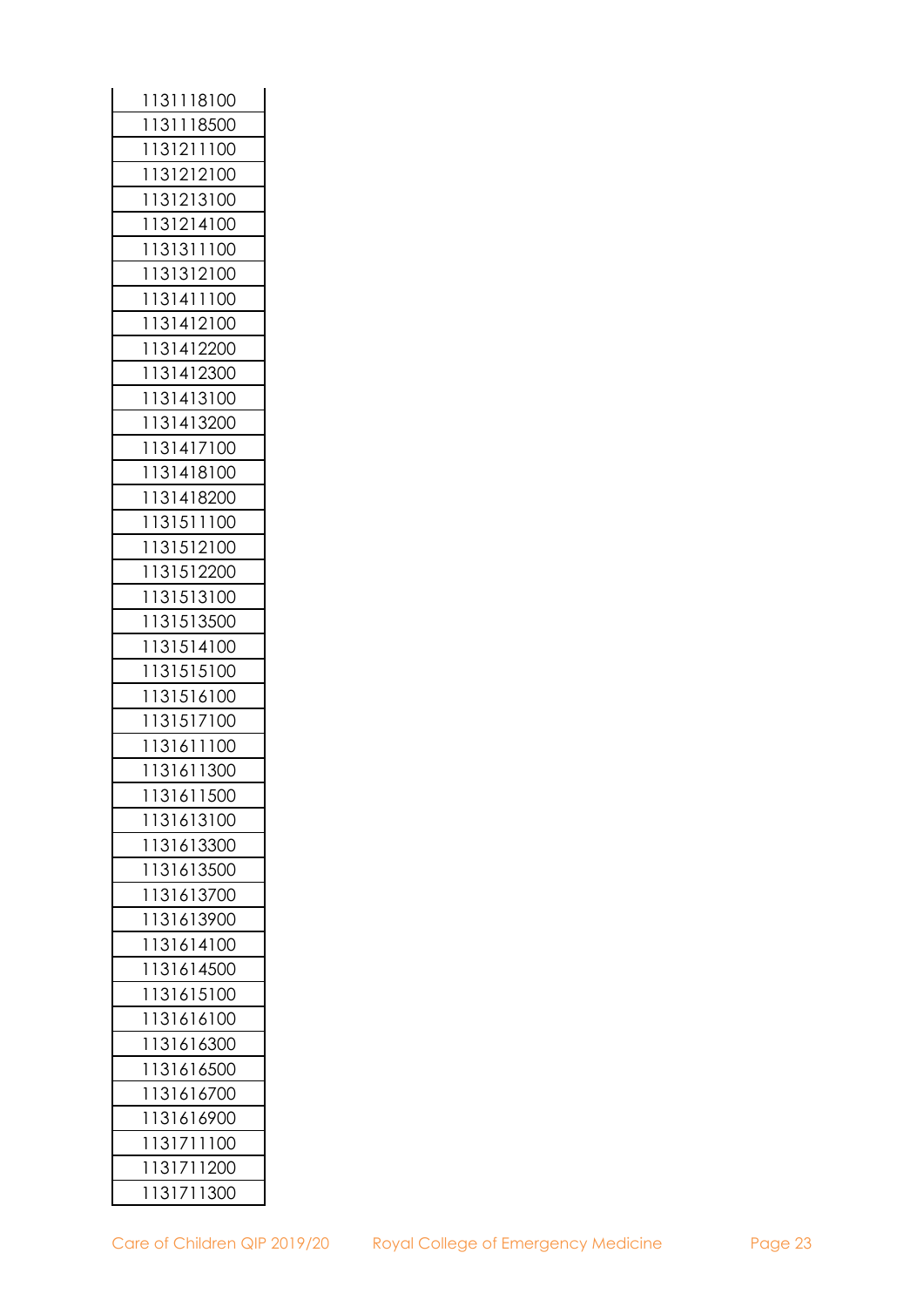| 1131711500 |
|------------|
| 1131712100 |
| 1131713100 |
| 1131714100 |
| 1131714200 |
| 1131715100 |
| 1131717100 |
| 1131811100 |
| 1131814100 |
| 1131814200 |
| 1131815100 |
| 1131816100 |
| 1131817100 |

For patients <17 who left without being seen: Diagnosis 1197614100 and/or Discharge status:

| 2018511111 |
|------------|
| 2018512111 |
| 2018514111 |

Please note: for all CYP patients over 12 years of age, participants would simply need to search by date of birth rather than a specific diagnostic code.